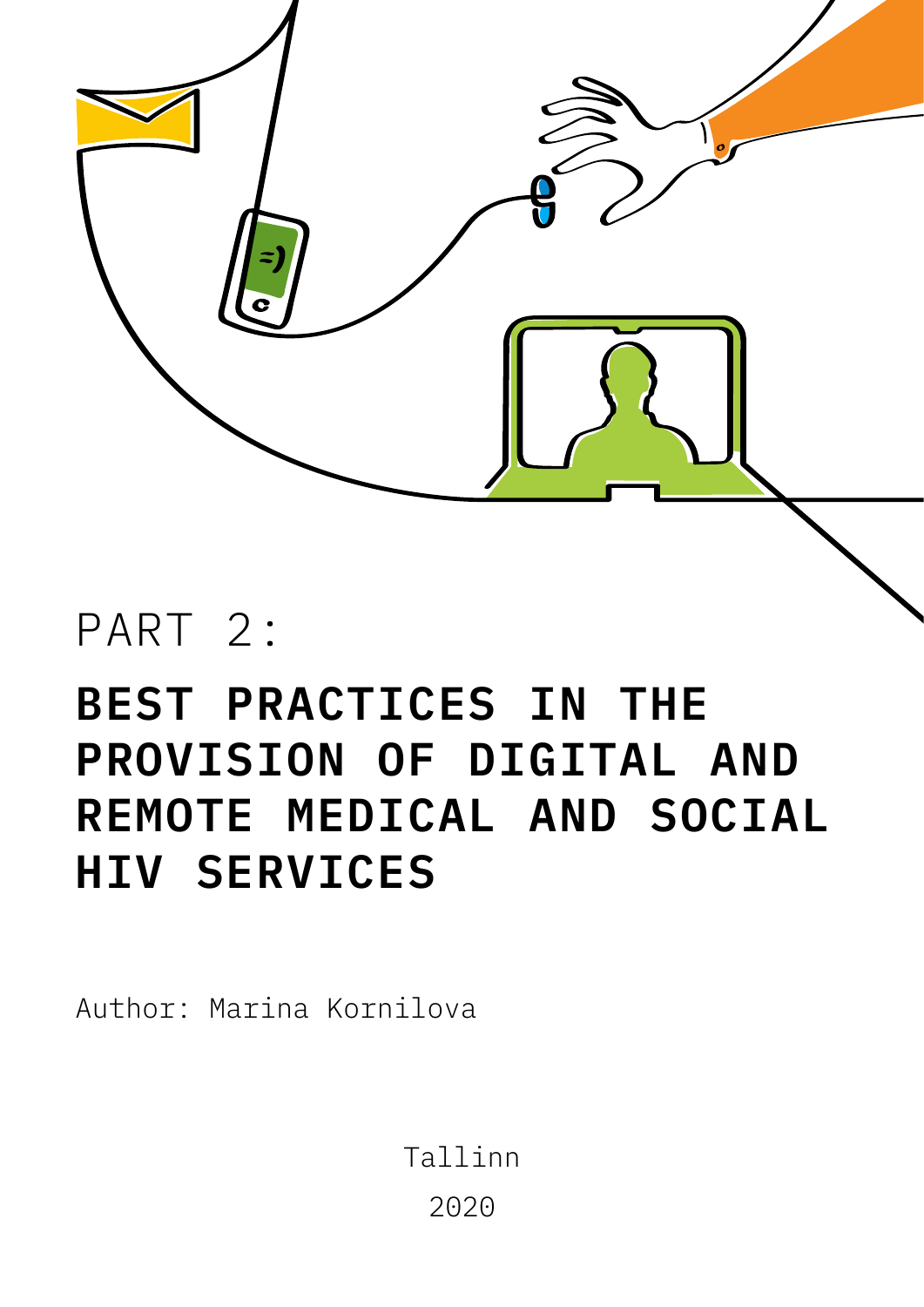This report describes best practices based on the mapping of digital (online) and remote medical and social services for representatives of key populations in the CEECA region, which was initiated by the Eurasian Regional Consortium (ERC) as part of the project "Thinking Outside the Box: Overcoming challenges in community advocacy for sustainable and high-quality HIV services", implemented with the support of the Robert Carr Fund for Civil Society Networks (RCF).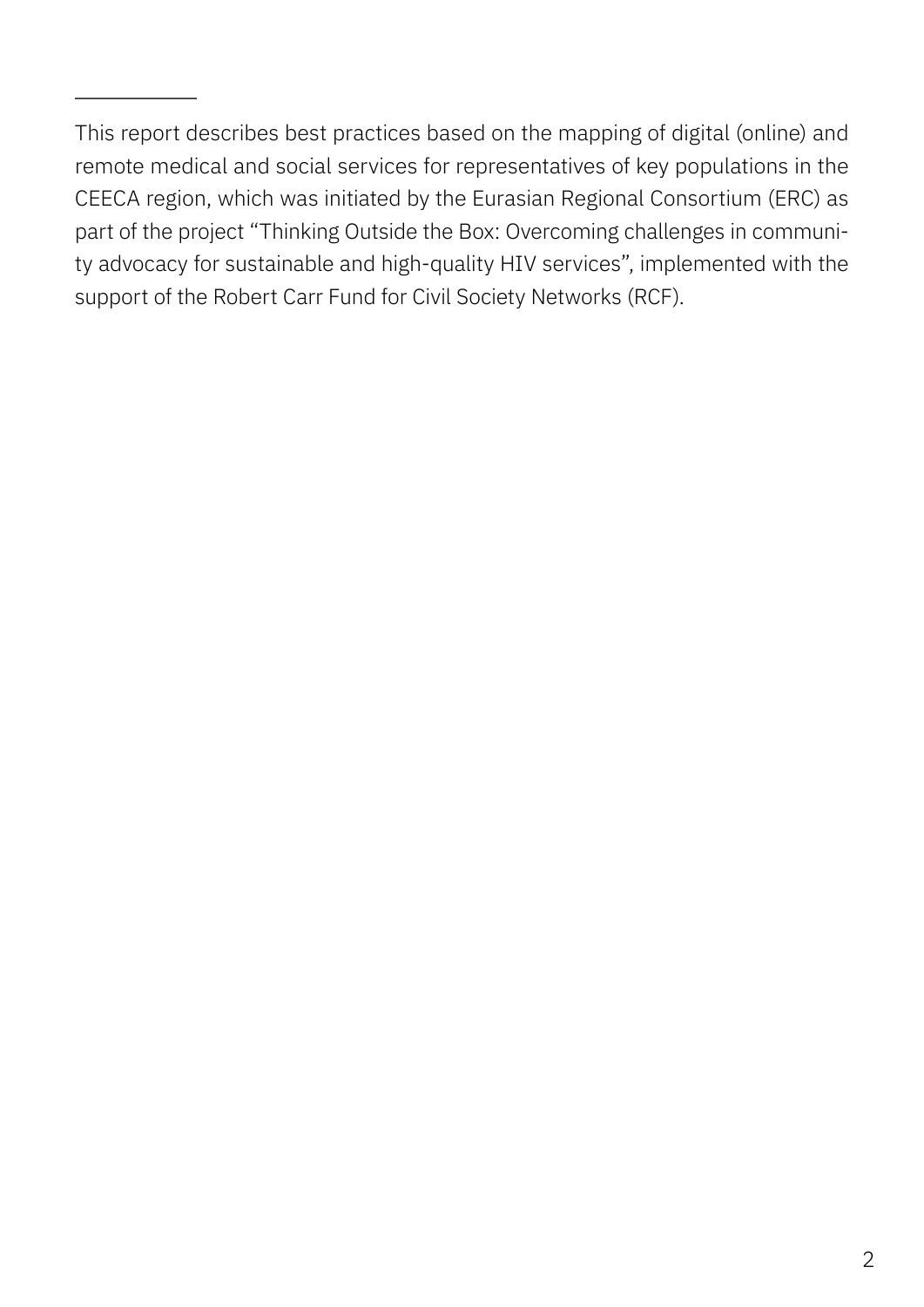# **CONTENTS**

| <b>INTRODUCTION</b>                                                     | 4  |
|-------------------------------------------------------------------------|----|
| <b>REMOTE HIV TESTING</b>                                               | 6  |
| <b>WEB OUTREACH</b>                                                     | 11 |
| <b>VENDING MACHINES FOR DISTRIBUTING</b><br><b>PREVENTION MATERIALS</b> | 16 |
| ART FOR PEOPLE WHO ARE UNABLE TO LEAVE<br>A FOREIGN COUNTRY             | 20 |
| <b>CHAT BOTS</b>                                                        | 23 |
| DELIVERY OF PREVENTION MATERIALS AND ART                                | 26 |
| <b>REMOTE COUNSELING</b>                                                | 30 |
| <b>EDUCATIONAL ONLINE GAMES</b>                                         | 34 |
| <b>TELEMEDICINE</b>                                                     | 37 |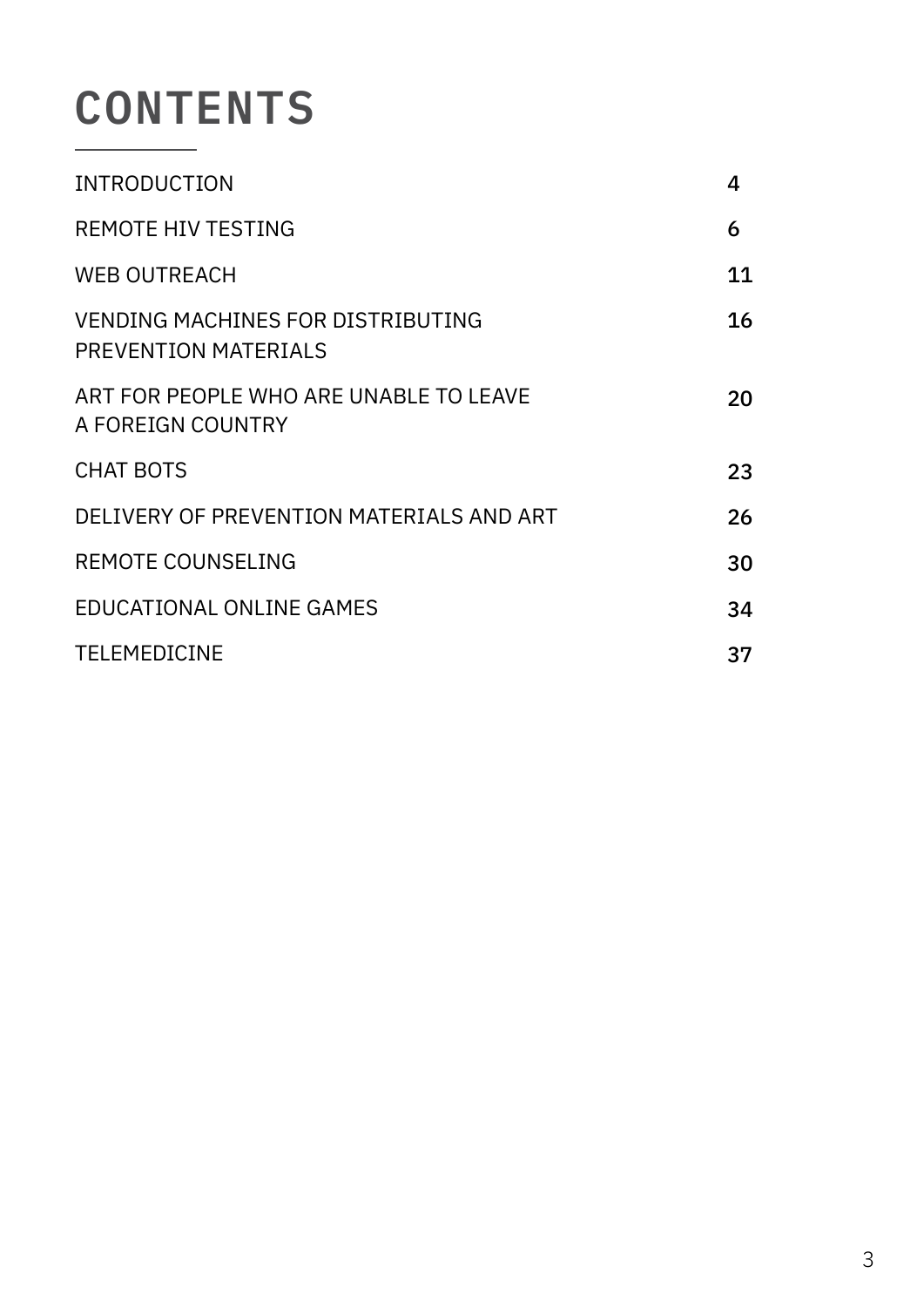# **INTRODUCTION**

This material is the second part of the study "ONLINE CARE: Mapping digital and remote medical and social services for key populations in relation to HIV in the region of Central and Eastern Europe and Central Asia". The first part was focused on mapping services that are increasingly provided online or remotely during the COVID-19 pandemic, while the second part groups the most common services and describes their methodology.

In this guide, you will find practical examples of services currently provided by public, private, and governmental organizations in the region of Central and Eastern Europe and Central Asia, as well as practical recommendations and the contacts of developers.

In this document, you will also find a description of 9 interventions that can be useful for your organizations and, of course, for key populations.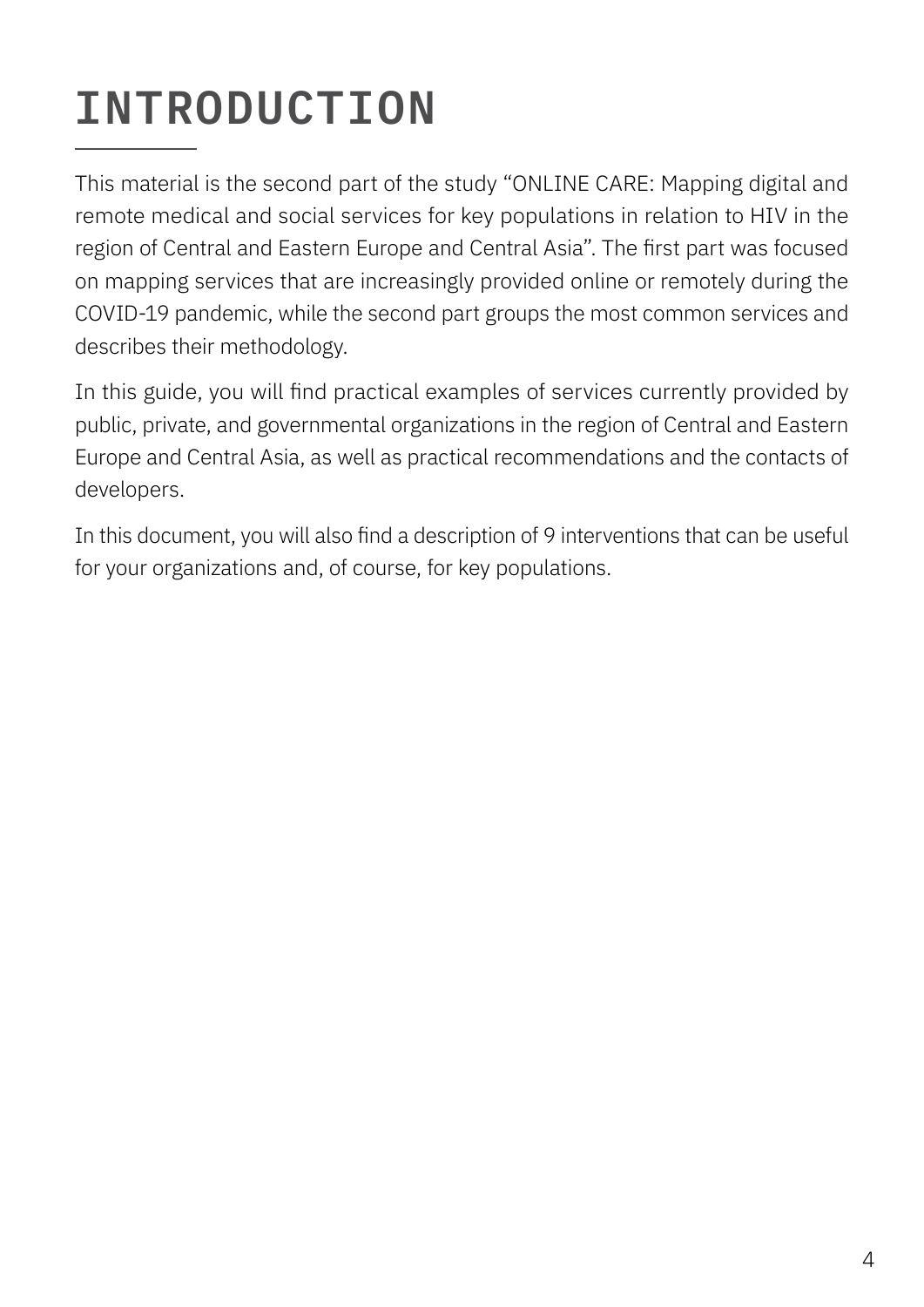# **LIST OF ABBREVIATIONS**

| ART/ARV      | Antiretroviral therapy                                               |
|--------------|----------------------------------------------------------------------|
| <b>CEECA</b> | Central and Eastern Europe and Central Asia                          |
| <b>ECOM</b>  | Eurasian Coalition on Health, Rights, Gender and Sexual<br>Diversity |
| <b>EHRA</b>  | <b>Eurasian Harm Reduction Association</b>                           |
| <b>ERC</b>   | Eurasian Regional Consortium                                         |
| <b>EWNA</b>  | Eurasian Women's Network on AIDS                                     |
| <b>HIV</b>   | Human immunodeficiency virus                                         |
| HR           | Harm reduction                                                       |
| <b>KP</b>    | Key populations vulnerable to HIV                                    |
| <b>LGBT</b>  | Lesbian, gay, bisexual and trans* people                             |
| <b>NGO</b>   | Non-governmental organization                                        |
| <b>NPO</b>   | Non-profit organization                                              |
| <b>NSP</b>   | Needle/syringe program                                               |
| <b>OST</b>   | Opioid substitution therapy                                          |
| <b>PCI</b>   | Prevention and control of COVID-19 infection                         |
| <b>PEP</b>   | Post-exposure prophylaxis                                            |
| <b>PrEP</b>  | Pre-exposure prophylaxis for HIV                                     |
| <b>PUD</b>   | People using drugs                                                   |
| <b>PUID</b>  | People using injecting drug                                          |
| <b>STI</b>   | Sexually transmitted infection                                       |
| TВ           | <b>Tuberculosis</b>                                                  |
| TG           | Transgender person                                                   |
| <b>TPI</b>   | Treatment and prevention institution                                 |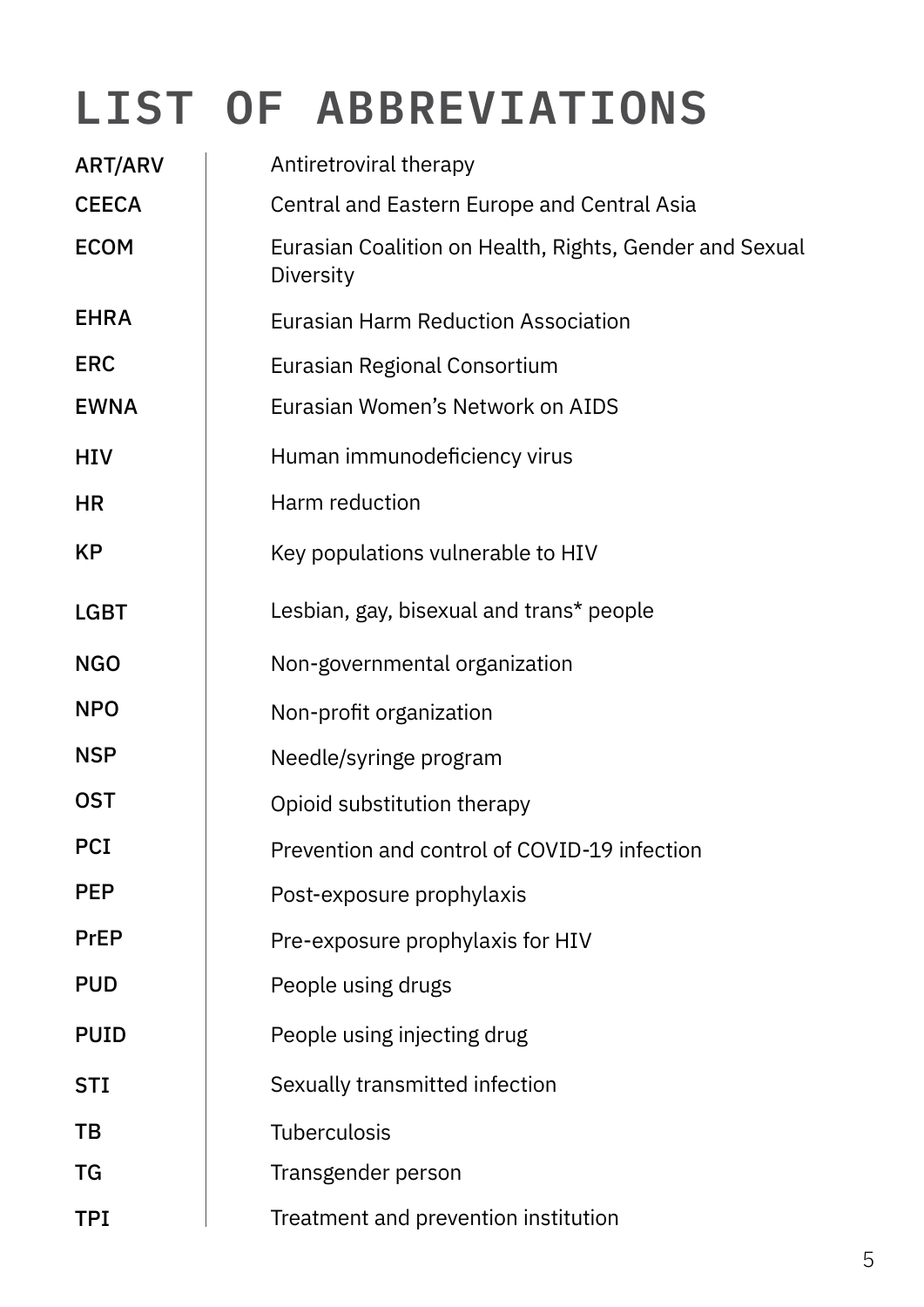# **REMOTE HIV TESTING**

## WHAT IS THIS?

HIV testing at home, both with the remote support of a consultant, and without it.

## PRECONDITIONS FOR ITS EMERGENCE:

The rapid development of the COVID-19 pandemic and the related anti-epidemic measures taken, including social distancing requirements, self-quarantine, interrupted transport links and other quarantine measures on the one hand, as well as the need to maintain HIV testing coverage on the other, have led to an intervention that allows anyone to get tested for HIV without putting themselves and their loved ones at risk of contracting the SARS-Cov-19 virus.

This became possible primarily due to the availability and popularization of oral HIV tests, which make it possible to obtain a result with an accuracy of 99% within 15 minutes while avoiding contact with potentially infected biomaterial, and without the need to pierce a finger and dispose of the test and scarifier with blood residue.

## TARGET GROUP:

All key populations, including MSM, trans\* people, PUID, sex workers, as well as bridge groups and the general population. This intervention is especially popular among MSM.

## HOW DOES THIS WORK?

A client wishing to take an HIV test fills out a registration form on the website; many sites allow you to pre-assess your risk of infection by going through a short screening questionnaire. The service provider assembles a parcel with a rapid HIV test, which the client can receive by mail, at automated post boxes, or by courier service, or which they can pick up at the organization on their own. The client can then take the HIV test at a time convenient for him, by watching a video with instructions for performing the test and interpreting the results (for example, as presented on the website [https://oraltest.org.ua\)](https://oraltest.org.ua),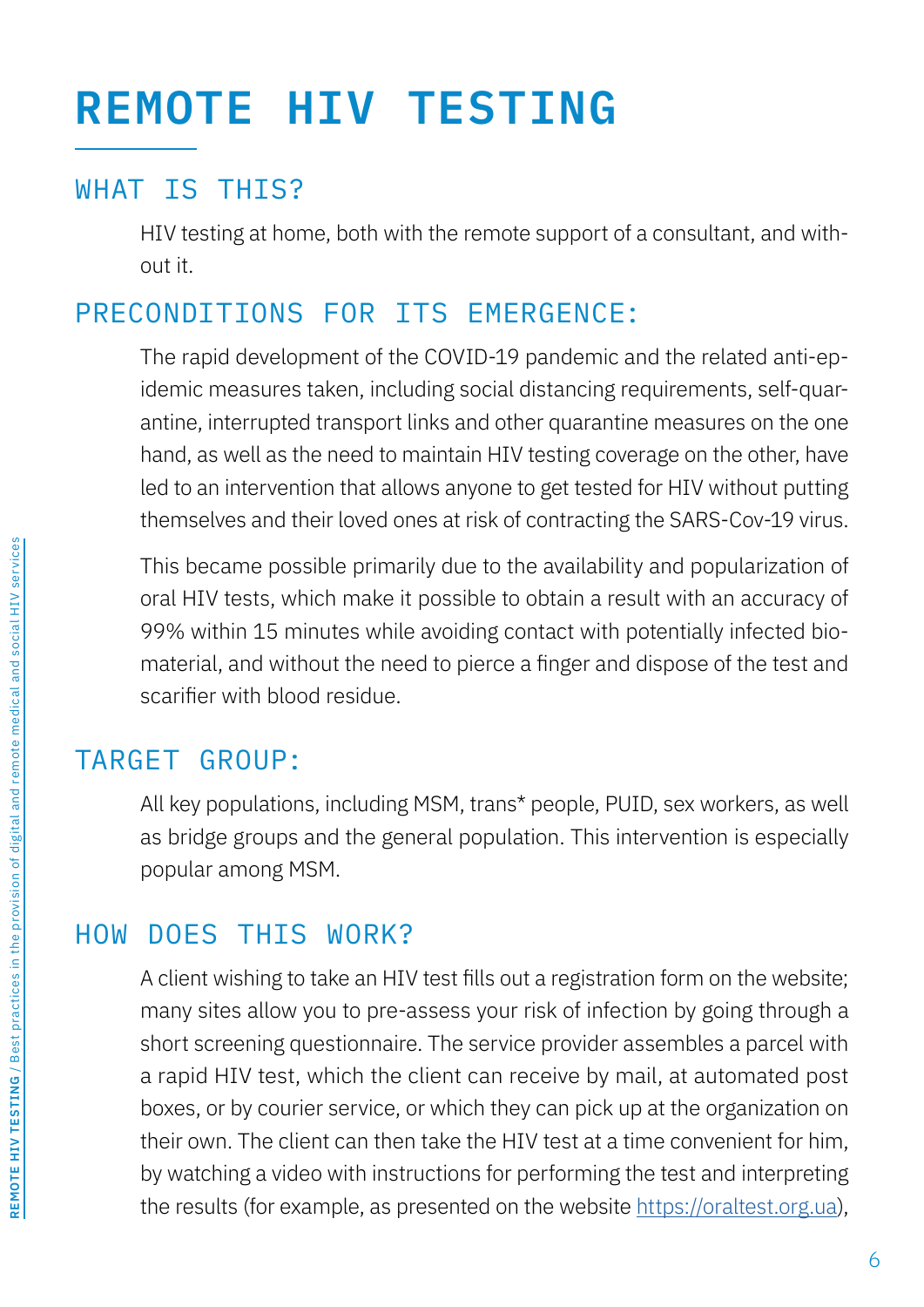or in countries where self-testing is not encouraged in law, by resorting to the services of a testing consultant who will provide support in this process through a video call on any dedicated application (WhatsApp, Viber, Messenger, Skype, MSTeams, Zoom, etc.). All of these models include post-test support.

## NECESSARY RESOURCES:

#### Infrastructure:

computer, smartphone, internet, website, platform for collecting applications (online forms), program for protecting personal data, warehouse, availability of a sufficient number of tests and prevention materials, packaging, established postal/courier delivery.

#### Human resources:

manager, website administrator/IT specialist responsible for security of personal data, web designer, testing consultant (in some countries, this must be a medical specialist according to legal requirements), administrative staff, case manager or social worker for post-test support.

#### Additionally:

financial costs associated with the delivery of tests, payment for content, advertising and promotion of the service (for example, on mobile applications, in social networks). Well-established cooperation with a medical institution for diagnosis of HIV infection and subsequent treatment.

## RESULTS

The service became very popular during the period of quarantine restrictions as a safe and convenient way to test for HIV.

The organizations that conducted the analysis claim that this approach is highly effective for providing services. According to the NRPO "Humanitarian Project", during the 6 months of project implementation, every 10th person contacted ordered a test, and 91.6% of those who received a test package contacted a counselor. When comparing indicators of remote testing with face-to-face testing in a test-mobile among different key populations, it was shown that remote testing was 3 times more in demand among MSM (at the same time, the detection rate is higher: 7.8% remotely vs. 6.9% in the test-mobile). For people who use drugs and the general population, face-to-face testing is still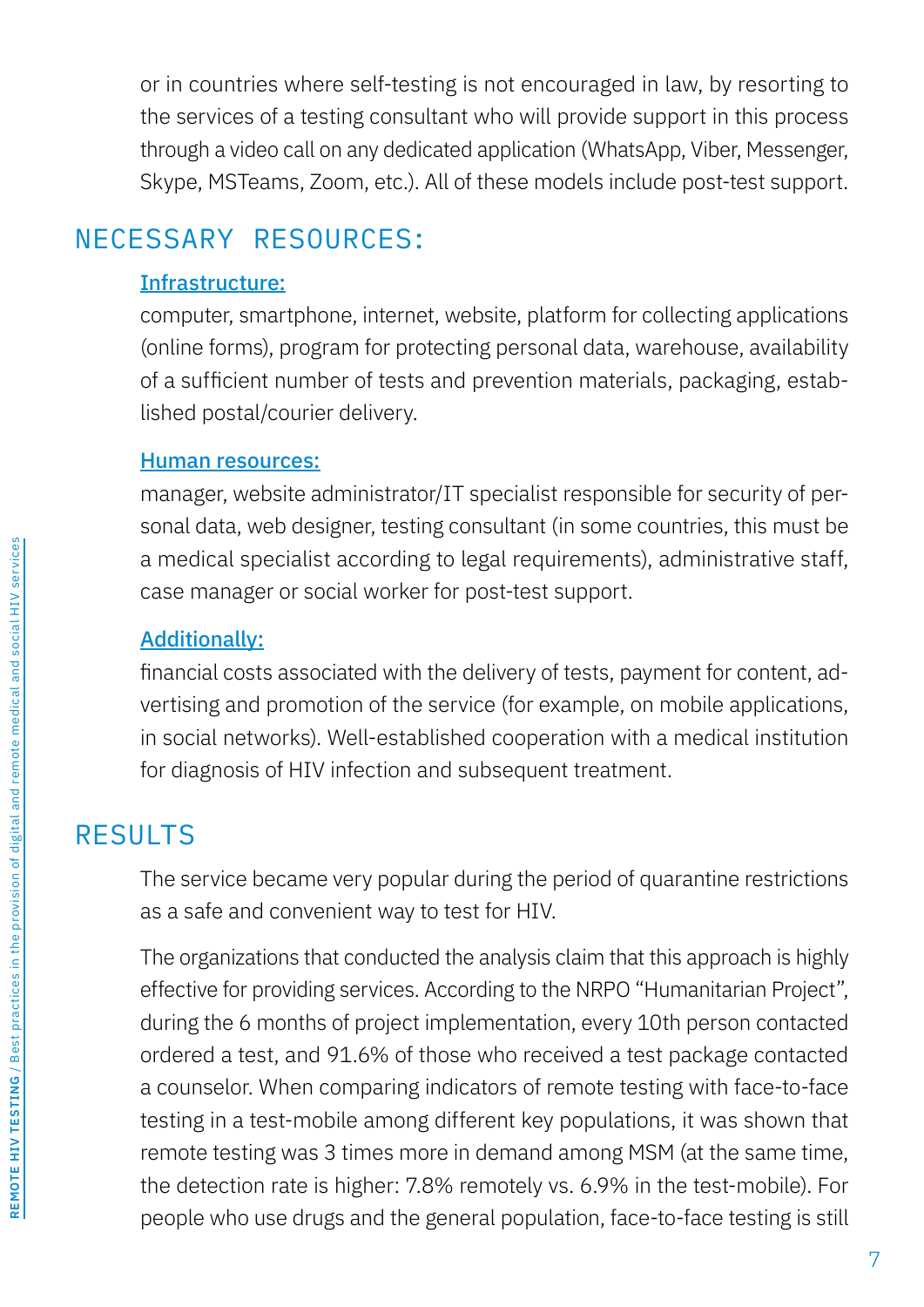preferable (people who use drugs used the test-mobile services 2.5 times more often). Meanwhile, on average, both services were evenly in demand among the partners of PUID.

### Client feedback:

*"Go to the "New Post Office" with your passport, you don't even have to pay anything. You receive the package, go home, take the test… That's it! You don't stand in line, you don't look anyone in the eye — you are alone with yourself. This is really important. People often feel uncomfortable or embarrassed… Everything is thought out.".*

*"If it weren't for the opportunity to get a test through the mail, I would have gone years without knowing that I have HIV."*

*"In just one month, we sent 150 saliva tests. And we do not just send a test, we also offer a consultation. The guys often follow the instructions on their own. Usually I say: "When you're ready, call me, and I will counsel you remotely". For some people, it's easier this way. Clearly, we try to collect the results if possible. Of course, not all of them… Sometimes they send a photo themselves to make sure that they read the result correctly. We have already had several people with positive results that we know about, and have directed to therapy."*

program client, Ukraine

Social worker of the NGO "Alliance.Global", Dnipro, Ukraine

## ADVANTAGES AND AREAS FOR DEVELOPMENT

Contactless access to HIV counseling and testing for KP and the general populations allows coverage of testing services to be maintained during the period of quarantine restrictions, and ensures access to segments of key populations that were previously poorly covered; for example, people who prefer distanced forms of work/people who do not have the time or opportunity to receive services in person. This ensures that the service is quite viable in the post-COVID era. According to a study carried out in the summer of 2020 by the ICF "Alliance for Public Health", among MSM over the age of 35 (a group that uses in-person HIV services less often), the overwhelming majority of respondents noted that receiving testing services remotely using self-tests would be preferable for them<sup>1</sup>.

1 Чоловіки, які мають секс з чоловіками: портрет зрілої та старшої групи (35+) / М. Касянчук, М. Корнілова, О. Трофименко, М. Варбан.— Альянс громадського здоров'я.— Київ, 2021.— 84 с.— URL: [https://aph.org.ua/wp-content/uploads/2021/01/MSM‑35\\_\\_05.01.2021.pdf]( https://aph.org.ua/wp-content/uploads/2021/01/MSM-35__05.01.2021.pdf)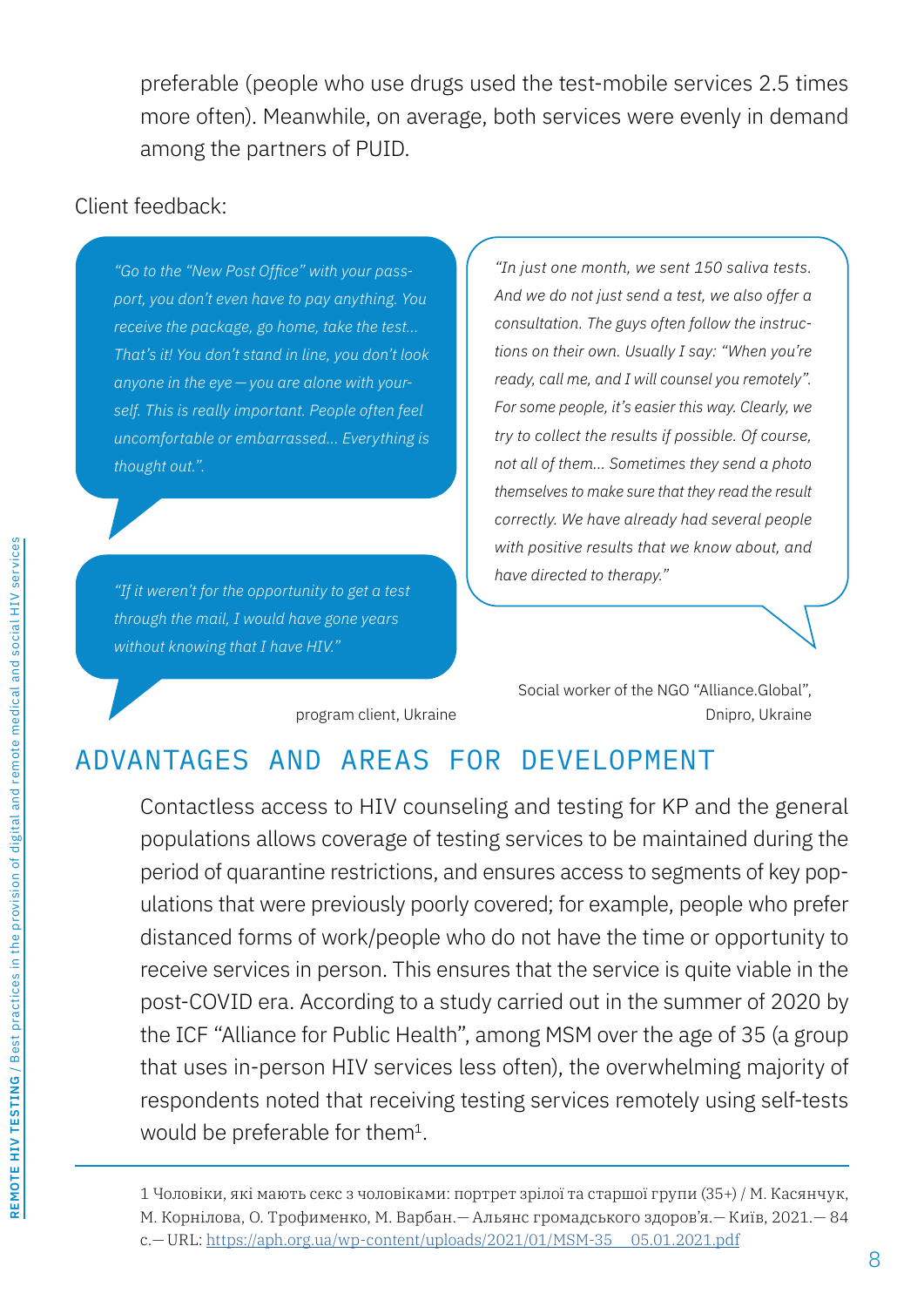## PROTECTION OF PERSONAL DATA

The presence of an SSL certificate for a web resource is a guarantee of a secure connection.

Anonymity when registering on the site (generating a unique code; in the case of postal delivery, this is not always possible, postal services often ask for an ID when a parcel is delivered, plus a mobile phone number is indicated, as well as an address in the case of courier delivery).

## ACCOUNTING

The ability to generate a unique code when registering the data for ordering a test allows you to determine the number of unique clients, and the use of this code during subsequent consultations allows you to determine the number of consultations conducted with each client. The ability to track deliveries/ receipts allows you to verify the number of distributed tests.

In addition, sites that allow you to undergo preliminary screening can track the number of completed screening questionnaires and, accordingly, the number of interested users.

One problem is the analysis of test results, since the client is not obliged to inform the provider about the result obtained. Even if the service provides counseling support during the testing process, the client can always perform the test himself by following the instructions, or may change his mind about taking the test.

## BARRIERS AND RISKS

Risks related to the dissemination of personal data (although minimal personal data is collected during registration, there is a potential risk that a client's phone number or delivery address may be disclosed. Therefore, staff with access to the mailing database with names and addresses must sign an agreement on the nondisclosure of personal data).

Financial constraints related to the need to pay for deliveries, and the constant need to promote the service.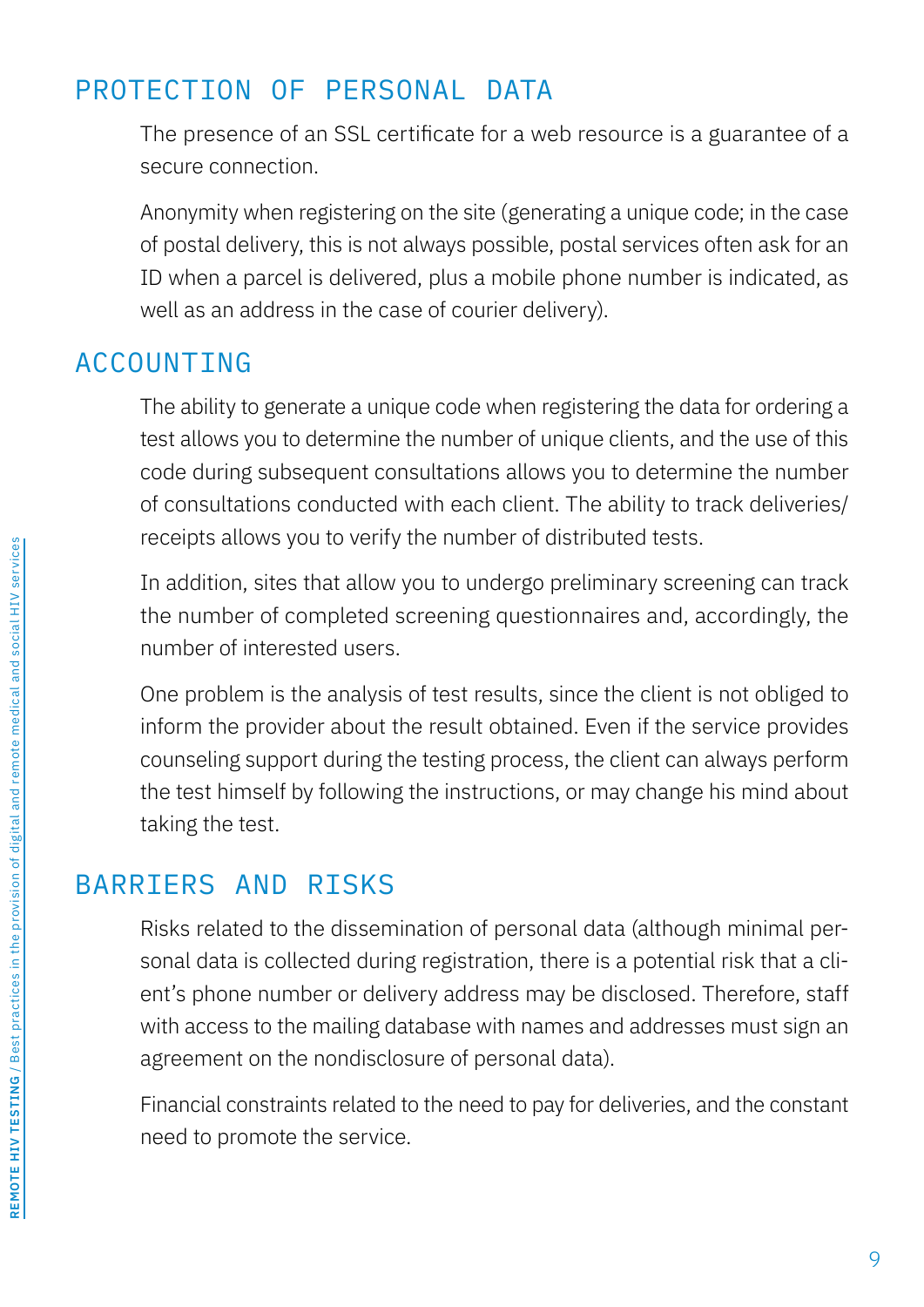## WHAT TO CONSIDER:

It is preferable to send tests in an opaque box without any markings. Remember, most clients do not want to "stand out".

Quick response. The client orders the test and receives it in a couple of days. If they have to wait for a long time, interest in the service might decrease to nothing.

## LEARN MORE (EXPERIENCE IMPLEMENTING THE SERVICE IN DIFFERENT COUNTRIES):

[https://friendlydoctor.org](https://friendlydoctor.org https://oraltest.org.ua https://test4life.ru/ https://demetra.lt )

[https://oraltest.org.ua](https://friendlydoctor.org https://oraltest.org.ua https://test4life.ru/ https://demetra.lt )

[https://test4life.ru/](https://friendlydoctor.org https://oraltest.org.ua https://test4life.ru/ https://demetra.lt )

[https://demetra.lt](https://friendlydoctor.org https://oraltest.org.ua https://test4life.ru/ https://demetra.lt )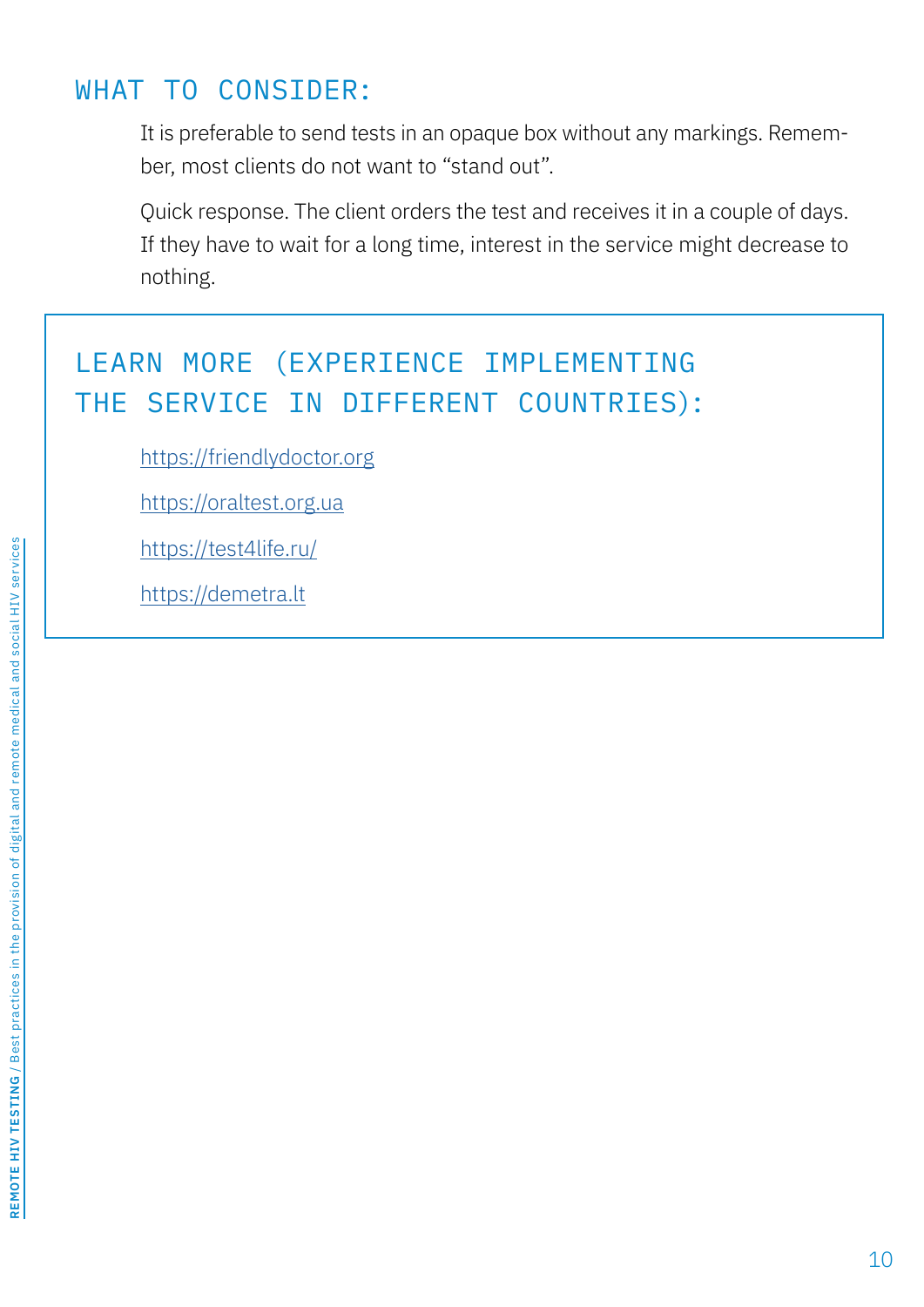# **WEB OUTREACH**

## WHAT IS THIS?

Web outreach is a method for finding, establishing contact with, and involving the target group in HIV-service programs using social networks, messengers, forums, online platforms, etc., including in virtual spaces where the target group hangs out.

## WHAT TARGET GROUPS IS THE INTERVENTION FOR?

The majority of the experience gained in the field of online outreach has been among people who use drugs and men who have sex with men. This is mainly due to the fact that these groups have clearly defined online spaces. PUD can be found on the DarkNet or on Telegram channels where drugs are sold; MSM can be found on online data apps. But you do not need to limit yourself to just these two categories. Having information about where in the online space you are most likely to find representatives of key populations allows you to engage in outreach work there.

## HOW IS THIS DONE?

The intervention can be carried out in the form of passive posting of information: in particular, banner advertising on dating sites with information about the creation of individual topics in forums, information bots (programs that notify users about certain events, for example, the schedule of a test-mobile in the city) on Telegram.

#### Impressions of a client:

*need them. And I really didn't want to* 

#### MSM, Ukraine

In this case, it is the client that initiates the communication. The advantage of a passive approach is that it is more acceptable to users. The fact that communication begins with an already interested person is also a positive aspect; his need for information is satisfied. Accordingly, the chances of attracting and retaining such a client in the service increases. On the other hand, such an approach requires constant resources for promotion, and the need to constantly be in contact, since the user needs a qualified answer there and now.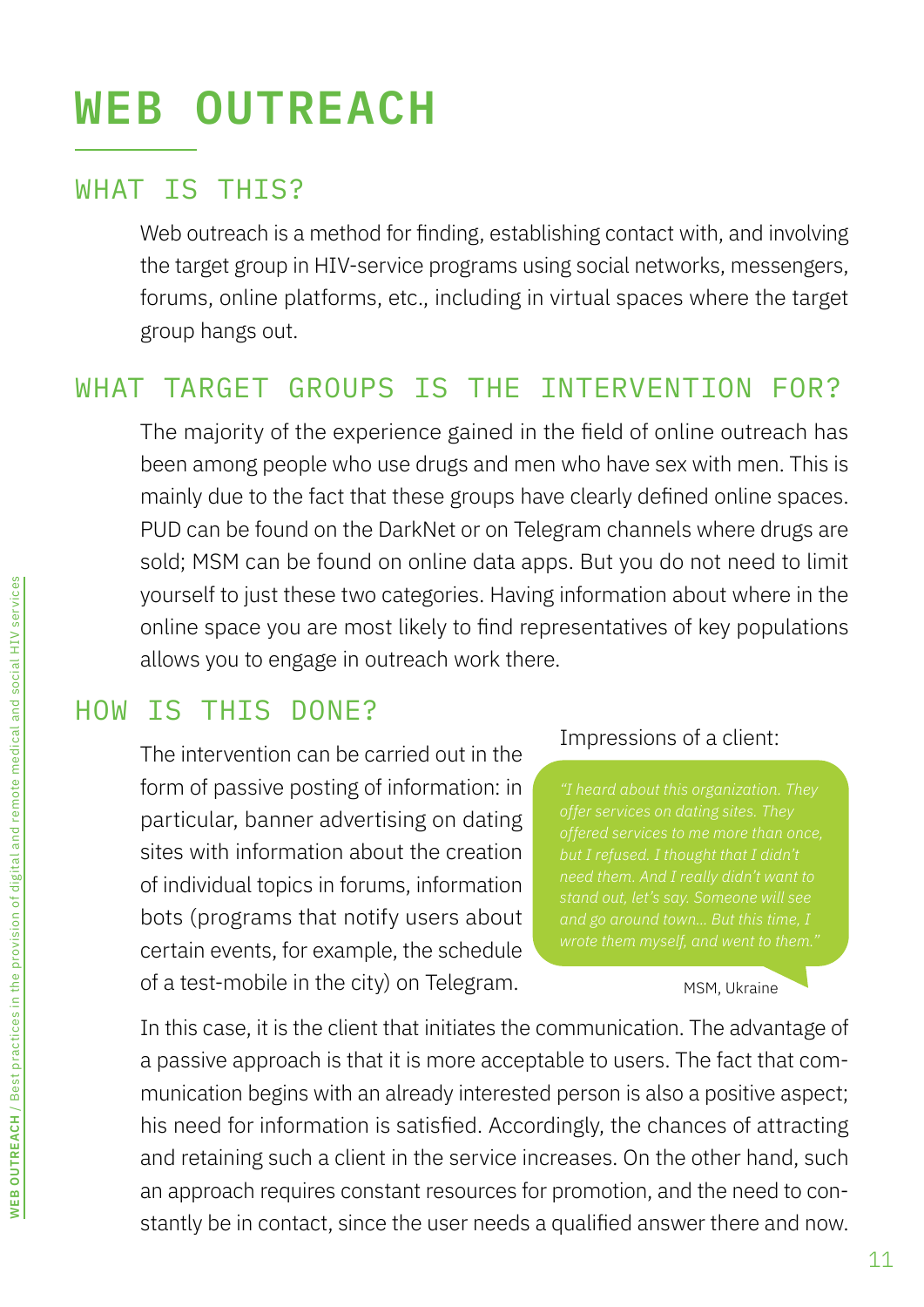Another approach is to actively send information (for example, about where and how to get tested for HIV, how to order a safe box, etc.) to users of the platform. The advantage of active mailing is the wide coverage of users, who, without this, may never have thought about the issue of HIV. On the other hand, such an approach carries a high risk of being blocked for spam and non-compliance with the terms of use of the platform.

#### Information from the provider

From materials of the webinar "Web outreach in the context of harm reduction" / А. Lakhov, CO "Humanitarian Action", Saint Petersburg:

*"...there are a lot of chats that are just for chatting or advertising for shops, there are thematic chats… but there are drug addicts everywhere. In these chats, I share news about the foundation, provide the bus schedule. I counsel people that were interested in the posts. In some of the channels and chats, there is a signature saying that I am the "Blue Bus", a doctor, and provide help. Because of this signature, many people write personal messages with questions".*

# NECESSARY RESOURCES

#### Infrastructure:

smartphone or tablet, uninterrupted internet access, VPN or TOR browser, if you intend to work on the DarkNet. For organizing outreach work on dating apps, it is a good idea to have a paid account.

#### Human resources:

outreach workers with online counseling skills (at a minimum, they should be able to write text messages in messengers competently and quickly, and have the skills to initiate online communication), ability to engage consultants to answer questions asked by clients that are beyond the competence of the outreach worker.

Aside from consultations, it is important to have additional motivational tool that can be offered to the client in addition to information: for example, a test and/or prevention package that a client can receive by mail or by contacting a prevention program, or counseling with a relevant specialist (in particular, a surgeon, narcologist, lawyer, or psychologist).

 $\Box$   $\times$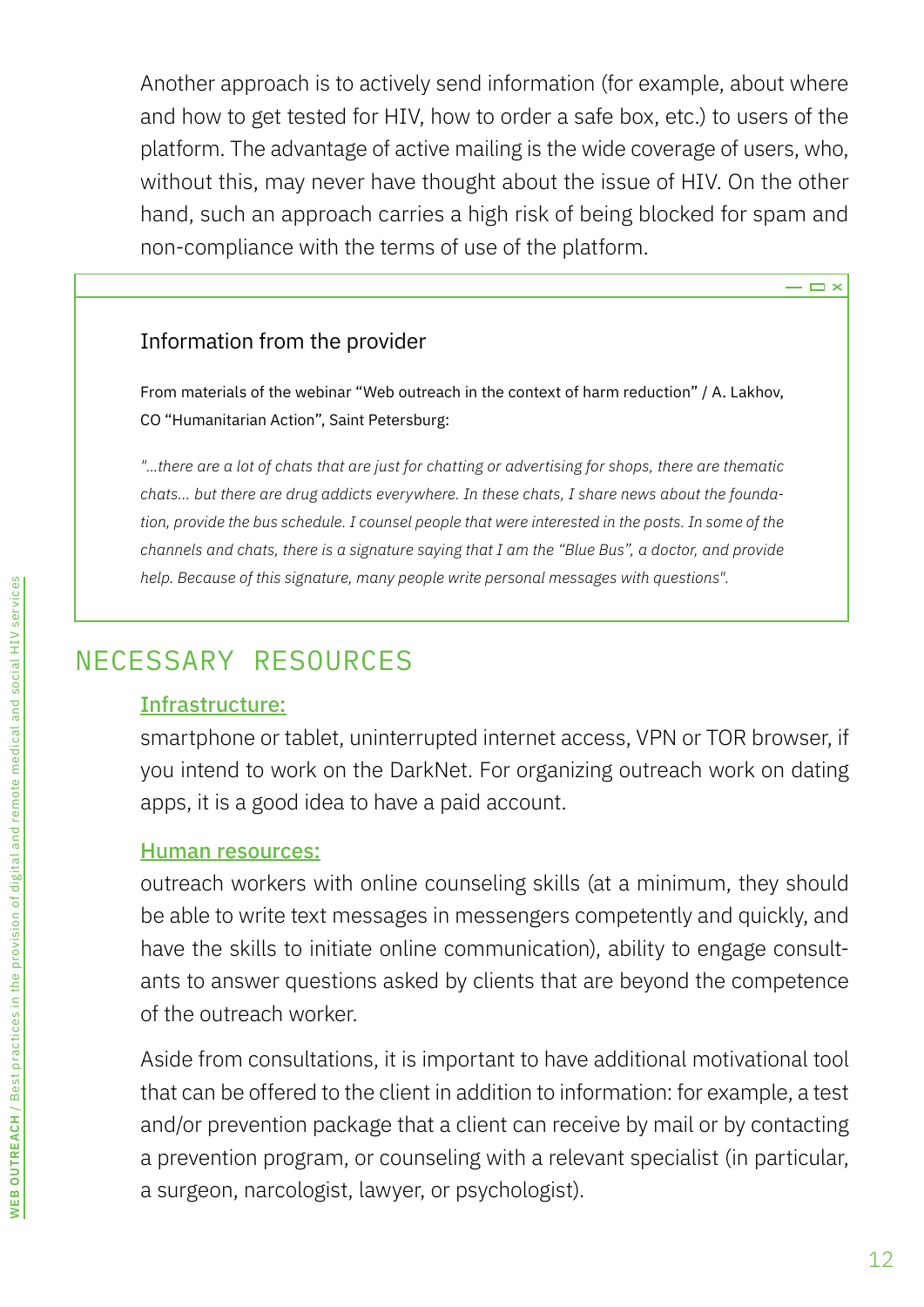## PROTECTION OF PERSONAL DATA

Ensured by the provider of the web resource and is no different from protecting the data of other users.

## ACCOUNTING

The results can be recorded by the number of clicks, the number of unique users in a Telegram channel or chat, the number of users who have made contact (i.e. those with whom a chat was initiated), the number of referrals by outreach workers to other specialists, the number of consultations carried out, as well as by the number of new virtual clients who received HIV services offline (testing, prevention materials, etc.). Given that requests for offline services usually occur after referrals by outreach or social workers, program monitoring can be organized so as to take into account the number of referrals and the number of clients actually reached.

## BARRIERS AND RISKS

Not all owners of online platforms welcome the posting of information about third-party services or services provided by other organizations on their platform. So, if you do not have a preliminary agreement, be prepared for the fact that you may be blocked at any time. In addition, when actively sending messages, users of the resource may regard your activity as spamming, complain about the spam to administrators, and leave negative feedback, which, in turn, can also lead to you being blocked or having your account deleted. In addition, this may negatively affect your organization's reputation as a service provider.

A significant barrier is the fear on the part of the user that the confidentiality of his conversation with the outreach worker will be violated, and that his name and contact information will be disclosed to third parties. This fear is inherent to all key populations, but there may be fears of harassment from law enforcement agencies on the part of people who use drugs. For example, the experience of "Humanitarian Action" directly shows that such a fear may be so great that users are afraid to disclose not only their name, but even general information such as area of residence, age, or gender, and, when asked to talk on the telephone, users stop communication completel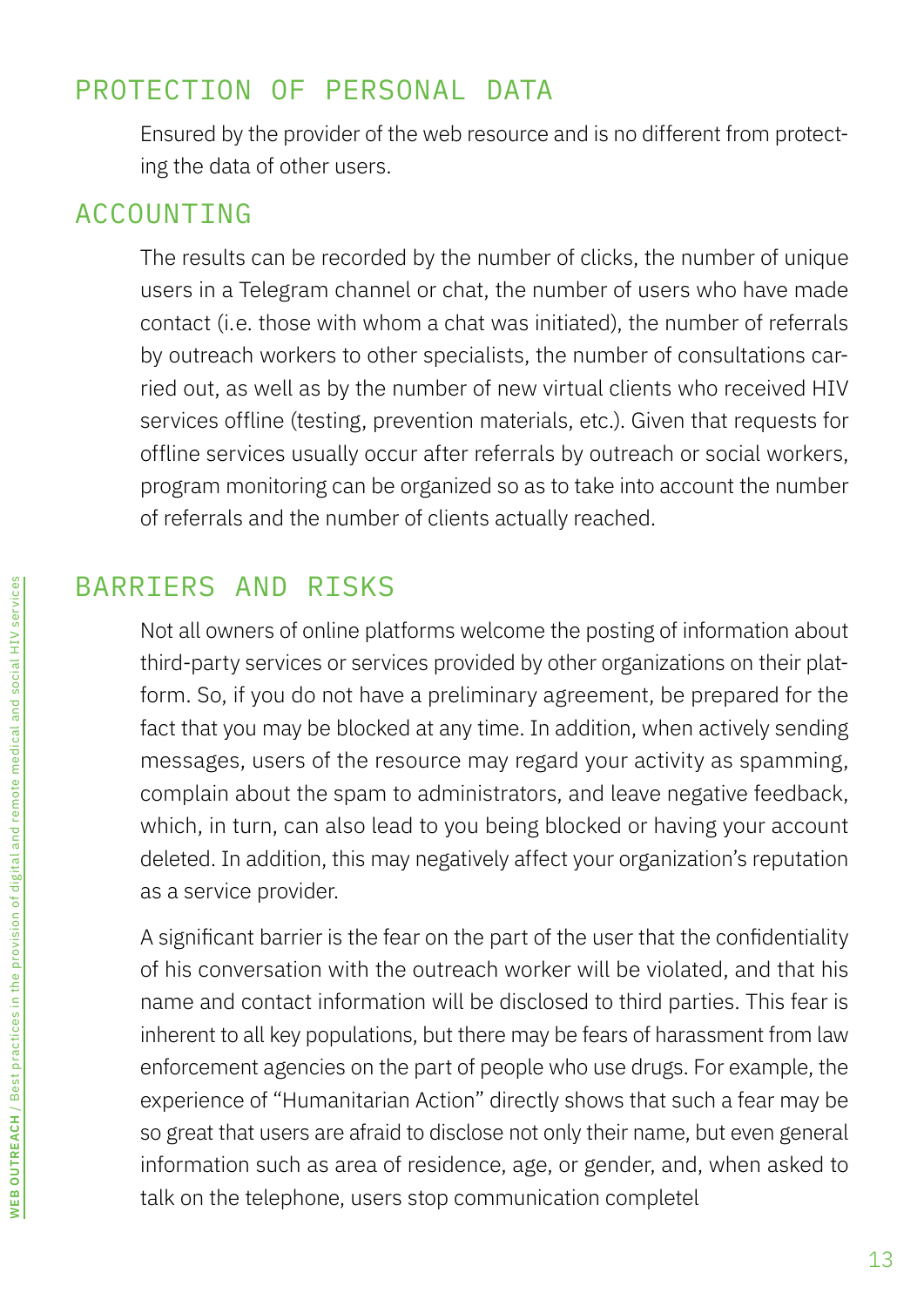In addition, a long wait for an answer to a question asked or a request sent may lead to negative consequences and the loss of a potential client.

The problem of incorrectly describing the situation is quite common. For example, in cases of overdoses, clients themselves often cannot classify what drug they used, and when asked about the client's history, they give incorrect information about the drug, the dose taken, and the number of days of use.

#### Impressions of a client:

MSM, Ukraine

## ADVANTAGES AND AREAS FOR DEVELOPMENT

Web outreach provides the opportunity to continue prevention work during the period of quarantine restrictions, and also allows you to reach new segments of key populations, who would never have been reached without web outreach. This type of work certainly has areas for development, as online technologies and social networks play a more and more important role in our lives.

If there are sufficient resources, it is possible to reach other subgroups (trans\* people, sex workers, adolescents).

## WHAT SHOULD BE EXPECTED, AND WHAT SHOULD ABSOLUTELY NOT BE DONE

**Do:** before the implementation of the intervention, contact the administrators of the web platform, tell them about your activities, goals, objectives, and form of work. Support from administrators is one way to secure productive activity on the resource and prevent negative consequences, such as being banned, blocked, deleted, etc.

Create a recognizable name (username or name of the Telegram bot, avatar), which immediately indicates what information your content is providing.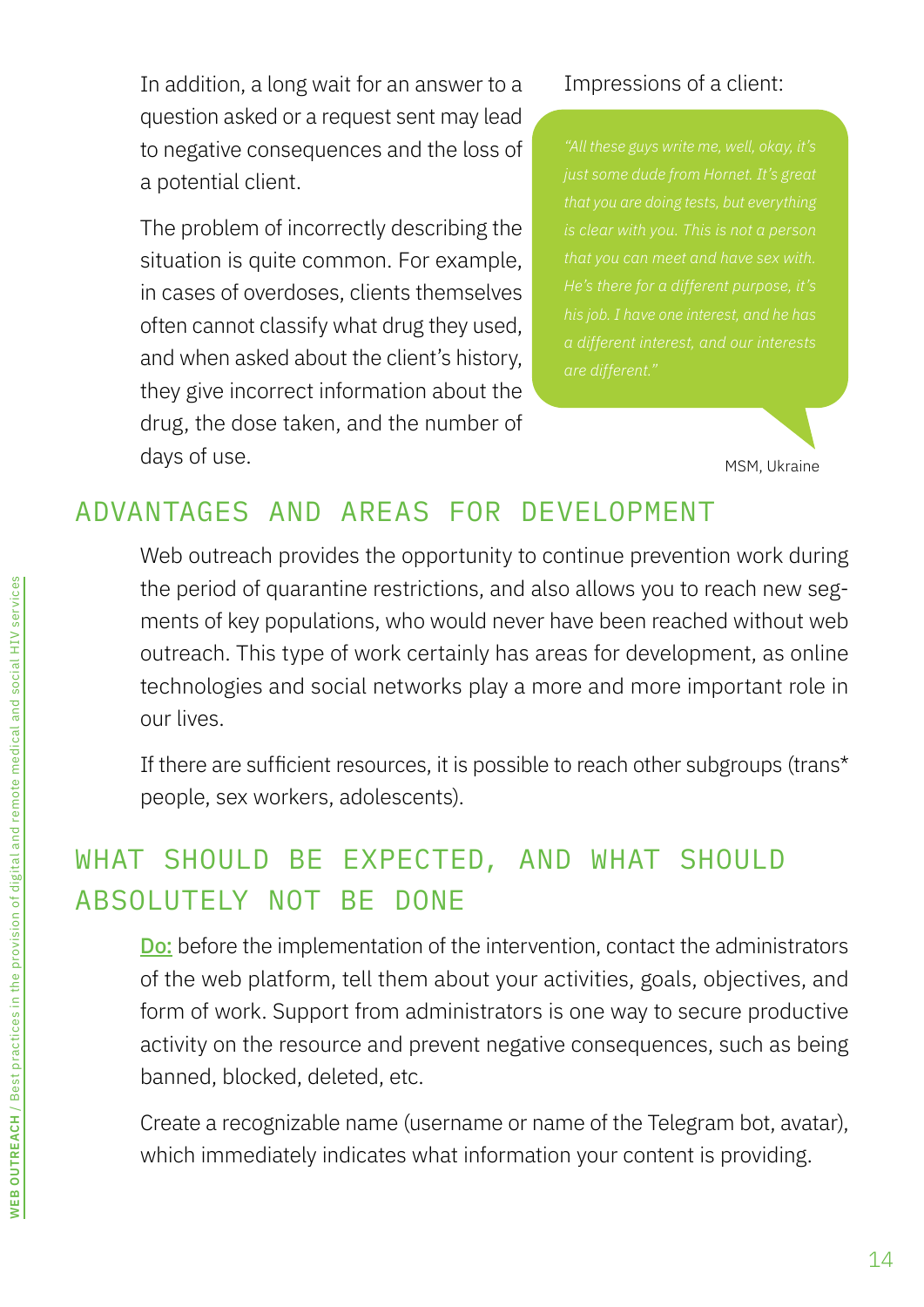[@overdosehelp.bot](mailto:@overdosehelp.bot) – it's pretty obvious that

[@SYNYIAVTOBUS\\_INFO](mailto:@SYNYIAVTOBUS_INFO) – information about the work of the "Blue Bus"

Do not: provide a personal phone number/e-mail, link to personal accounts on social networks. If you are working on dating apps, you should not indicate sexual preferences or other statistics about contacts with users in the profile of the outreach worker.

Exactly the same ethical principles apply to web outreach workers as to offline outreach workers. It is prohibited to enter into financial relationships with clients, or to buy and/or use drugs together. It is prohibited to engage in sexual relations with them, to promote your religious and/or political views, or to disseminate false information. Of course, just as with offline outreach work, it is prohibited to engage in outreach activities while under the influence of alcohol or drugs.

It is strongly recommended to not refer clients to paid resources or paid content.

## WHO TO CONSULT WITH

CO "Humanitarian Action" (web outreach among PUD) <https://haf-spb.org/>

CF "GenderZ" (web outreach among MSM) <https://genderz.org.ua/>

"Friendly Doctor" Initiative (web outreach among MSM and other LGBT people) <https://friendlydoctor.org/>

Сenter for information and counseling on reproductive health "Tanadgoma" (PUD, MSM, general population) <https://new.tanadgomaweb.ge/>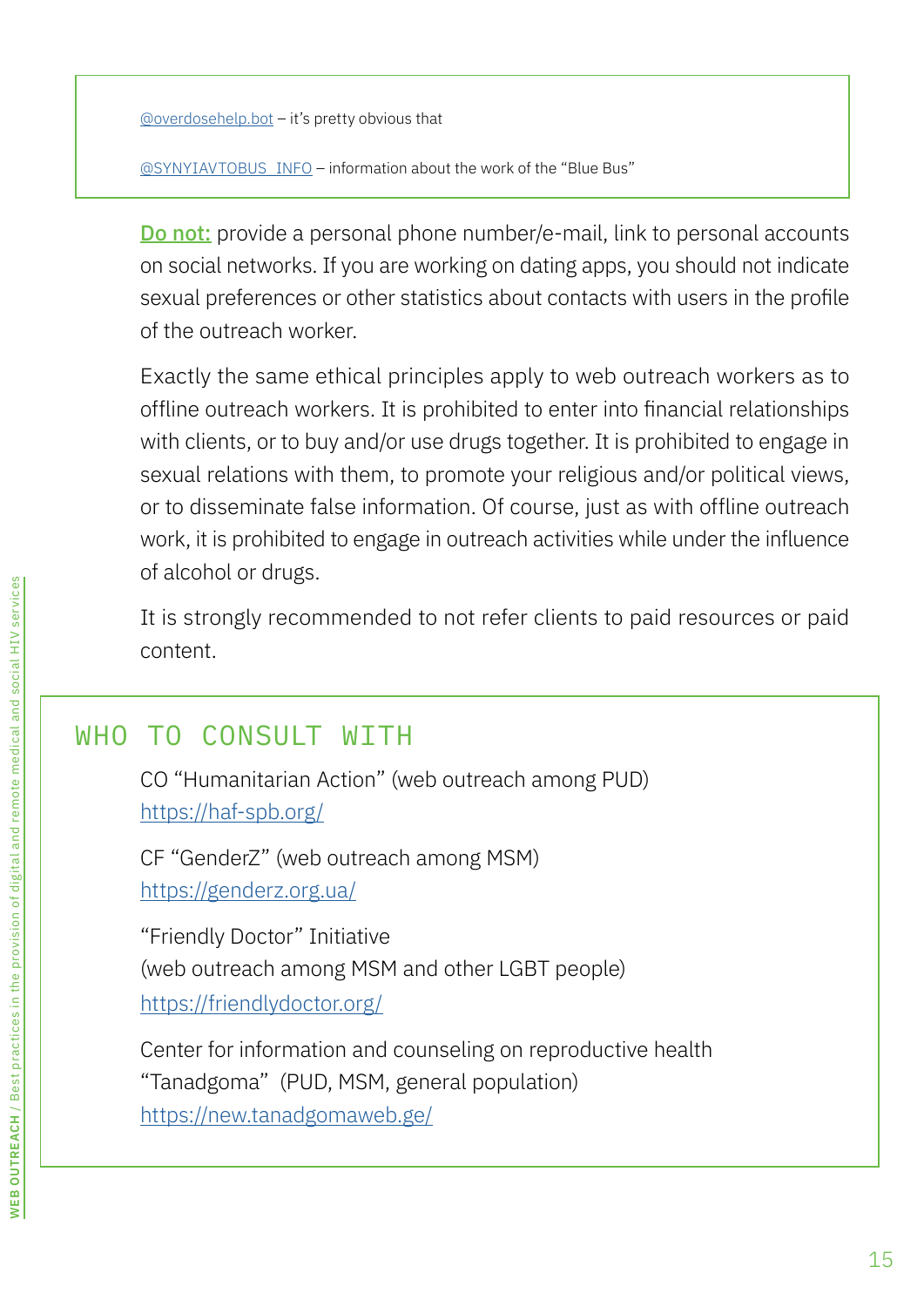# **VENDING MACHINES FOR DISTRIBUTING PREVENTION MATERIALS**

## WHAT IS THIS?

This is the contactless delivery of necessary prevention materials to clients: syringes, needles, naloxone, condoms, and oral tests.

# WHY IS THIS SERVICE RELEVANT DURING THE COVID-19 PANDEMIC?

Due to the rapid spread of COVID-19 and the quarantine restrictions that followed, many syringe exchange points and community centers were closed, as they were not included in the list of vital services. Vending machines have remained as one of the few ways to deliver prophylactic consumables directly to clients. Naturally, such a service was available only where such machines were already installed, however, they were not available everywhere, particularly in places providing vital services (in particular, in pharmacies or in TPI).

## WHAT TARGET GROUPS IS THE INTERVENTION FOR?

People using drugs, MSM, trans\* people, sex workers, and youth.

## WHO DOES THIS WORK?

The principle of operating a vending machine that dispenses syringes or condoms differs from a standard one that sells, for example, cola or coffee, only in that the client does not need to pay for the prevention materials.

There are at least two successful examples of such an intervention in the region.

In the case of vending machines that dispense syringes, needles, naloxone, and condoms to clients of harm reduction programs in Georgia, it is sufficient for the client to scan their plastic card in the vending machine and receive what they came for.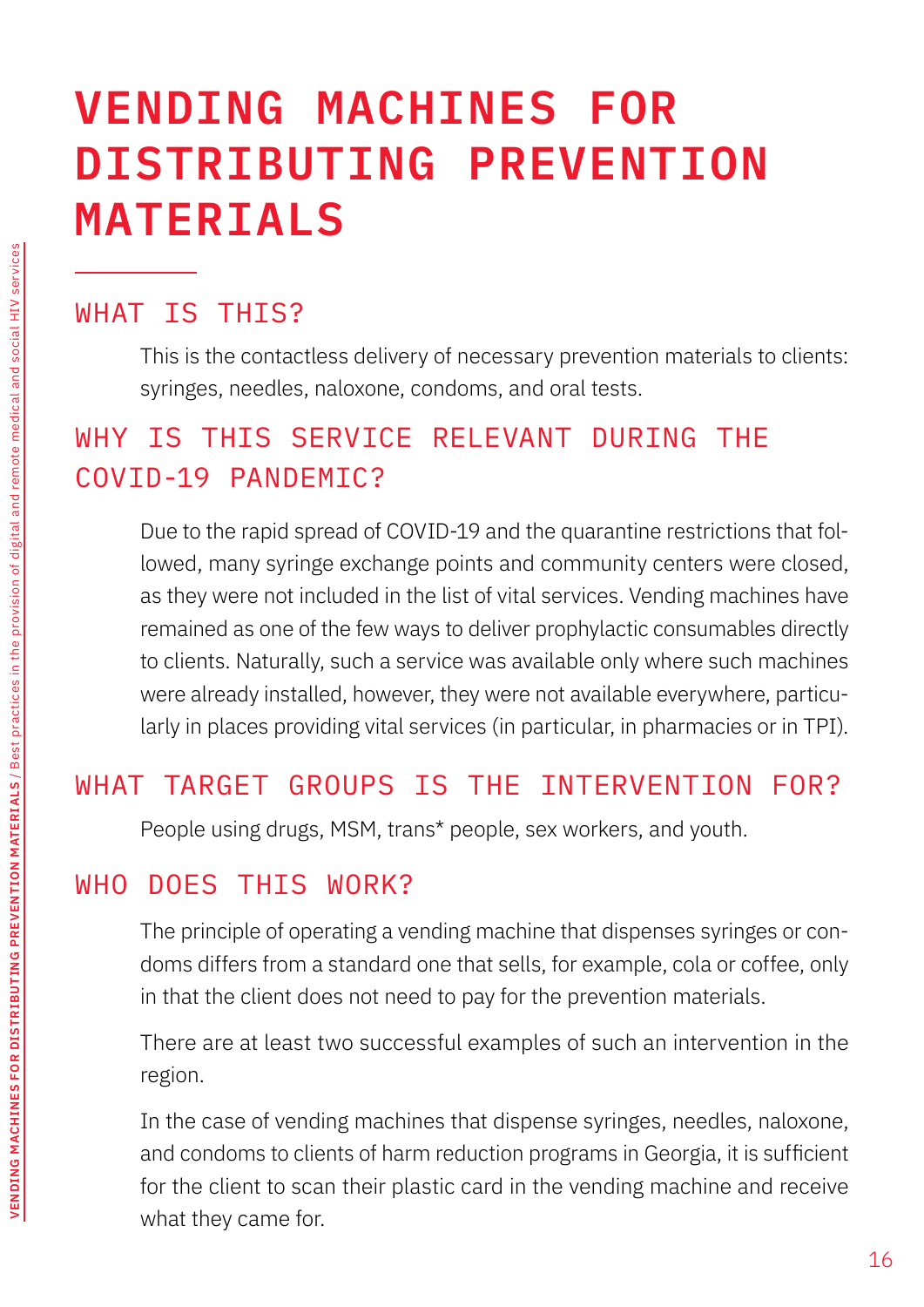Vending machines that dispense condoms and oral tests in Ukraine work using QR codes, since their clients are not limited to existing ones. Anyone can get an oral test and/or a box of condoms through these machines. It is sufficient to generate a QR code by visiting the website <https://safelove.org.ua/>, answering several short questions (sex, age, who are you taking it for (yourself or your partner), and how many), scanning the code in the vending machine, and that is all! The instructions are located on the machine itself, and the generated QR code allows the client to save the addresses of all vending machines, the contacts of social workers, and instructions for using the oral test on their mobile device.

## NECESSARY RESOURCES

This service, although very attractive and modern, is quite expensive. First, you need a vending machine itself with software for reading codes or cards, the cost of renting space for its placement and service (often the supplier company provides service for free only during the warranty period). It is necessary to provide for the costs of transporting and moving the machine (for example, from a location closed during the quarantine period to one that is open).

An online resource with a landing page to generate codes and create reports on the delivery of materials to clients is also needed.

You must also provide for a stock of consumables, packaging, informational stickers for tests and machines, and logistical costs.

The dissemination of information, advertising, and PR services also require investment.

Minimum human resources include a manager who takes over the organization of the entire process and is responsible for dealing with any problems that emerge, as well as a social worker with basic technical literacy to supervise the activity (filling the machine, logistics, accounting).

## PROTECTION OF PERSONAL DATA

Personal data of clients is not collected, and the answers of clients to questions after scanning the QR code are not personalized, so there is no need for a complex data protection system.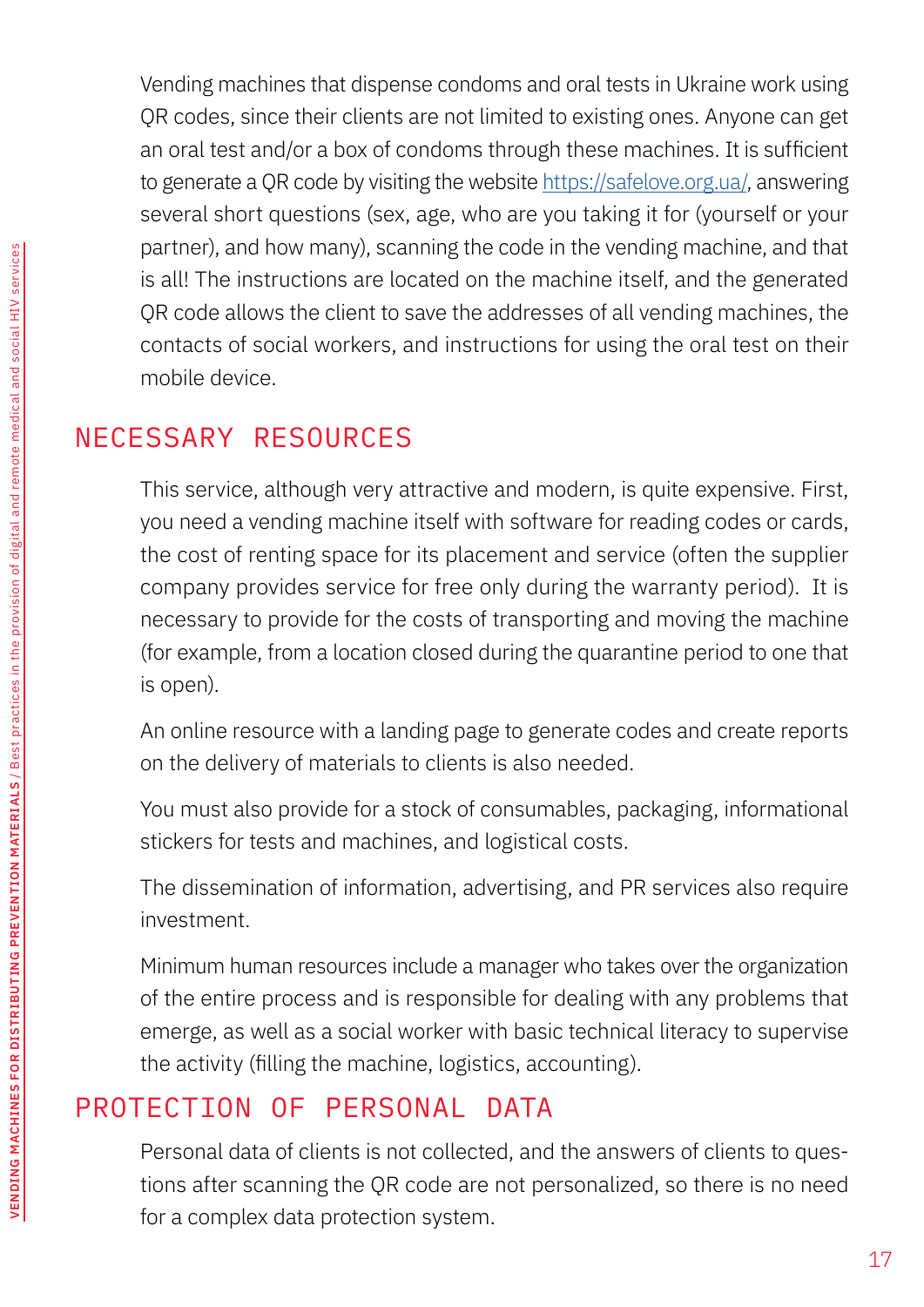## ACCOUNTING

For accounting, you can count the number of clients who received the service (by QR or scanned client card), or the number of materials distributed.

# BARRIERS AND RISKS

One of the main barriers is the financial aspect, since the intervention requires significant investments both at the beginning, and to maintain it.

An unsuccessful installation of the machine (somewhere in plain sight) will be a deterrent factor for the client.

Machine breakdowns are a big problem, since they require time-consuming repairs, which can be significant (for example, if the machine cannot be repaired on site and must be delivered to the factory).

In addition, a lack of materials or failure to refill the machines on time can be a significant barrier.

A broken vending machine is the worst advertisement for the service!

# ADVANTAGES AND AREAS FOR DEVELOPMENT

The free distribution of needles, syringes, condoms, and oral tests is certainly a promising area. It allows you to expand both the hours of operation of the prevention program (the machine can operate 24/7), as well as the target group. There is a significant segment of key populations who do not have the time to visit HIV-service organizations or "do not want to stand out". However, they would happily receive materials remotely, including through vending machines, since this is convenient and anonymous.

# WHAT SHOULD BE EXPECTED, AND WHAT SHOULD ABSOLUTELY NOT BE DONE

It is necessary to employ a responsible approach to the selection of a contractor, to stipulate in the contract the requirement to ensure regular site visits of a repairman, and conduct briefings by the manufacturer for employees who will be involved in servicing the machine (stocking materials, taking read outs).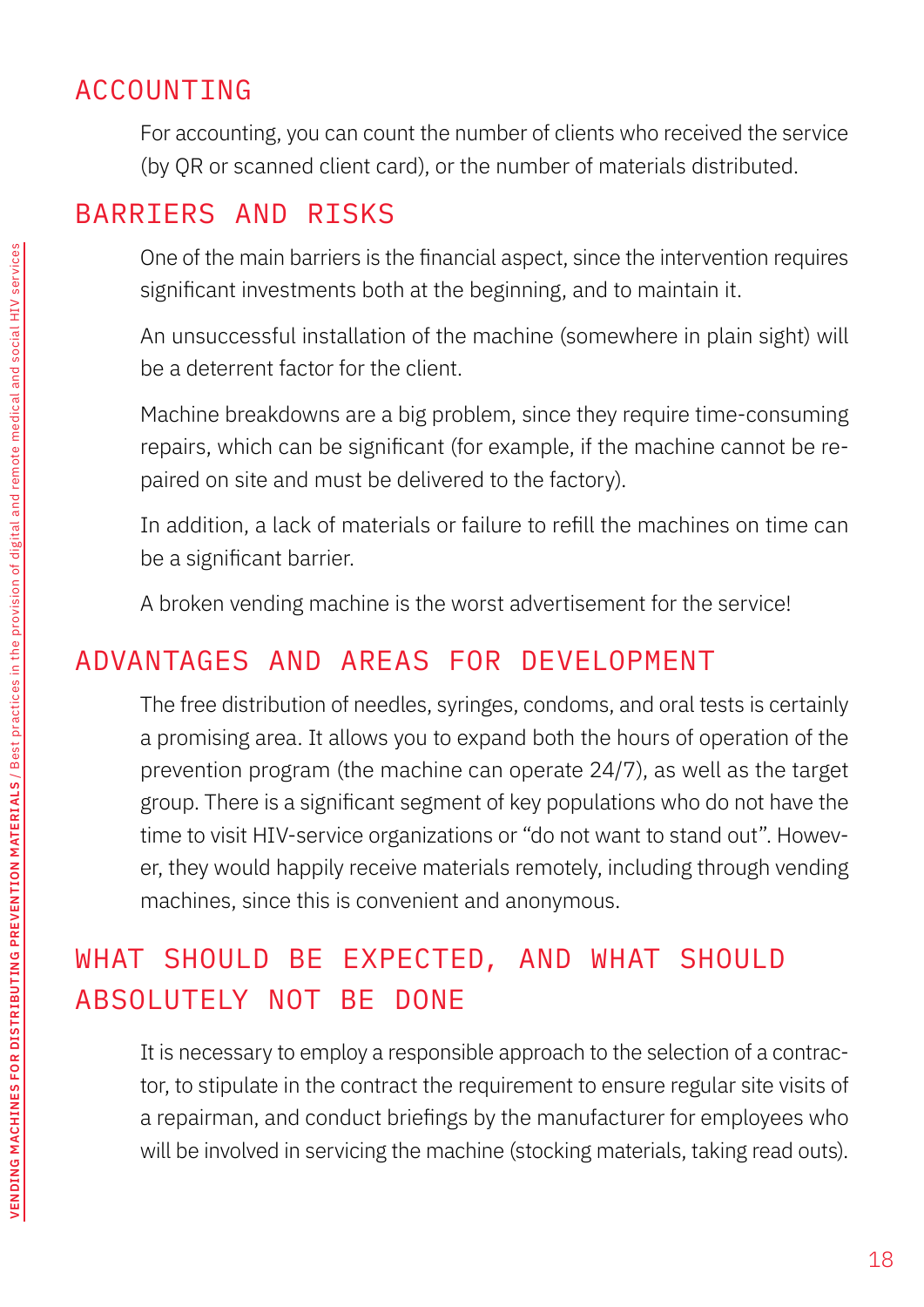You should also be extremely careful when choosing a transport company for the transportation of the machine: there have been cases of machine failure after unsuccessful transportation.

The installation location should be chosen very carefully. It should be comfortable, and as "private" as possible, even if the materials are distributed in non-transparent packages.

The machines cannot be placed on the street, but rather only indoors, since a certain temperature and safety must be maintained.

If tests are distributed through the machines, information about providers of HIV services, who can be contacted in case of a positive result, must be indicated on the packaging. Ideally, this should be the phone number (or messenger) of a social worker who is able to conduct post-test counseling remotely and refer the client elsewhere to confirm the result.

## LEARN MORE

Addiction Research Centre – Alternative Georgia <https://altgeorgia.ge/>

Сenter for information and counseling on reproductive health «Tanadgoma» <https://new.tanadgomaweb.ge/>

ICF "Alliance for Public Health", HealthLink project [http://aph.org.ua/en/our-works/ukraine/the-healthlink-project-accelerating](http://aph.org.ua/en/our-works/ukraine/the-healthlink-project-accelerating-ukraine-s-efforts-to-end-hiv/)[ukraine-s-efforts-to-end-hiv/](http://aph.org.ua/en/our-works/ukraine/the-healthlink-project-accelerating-ukraine-s-efforts-to-end-hiv/)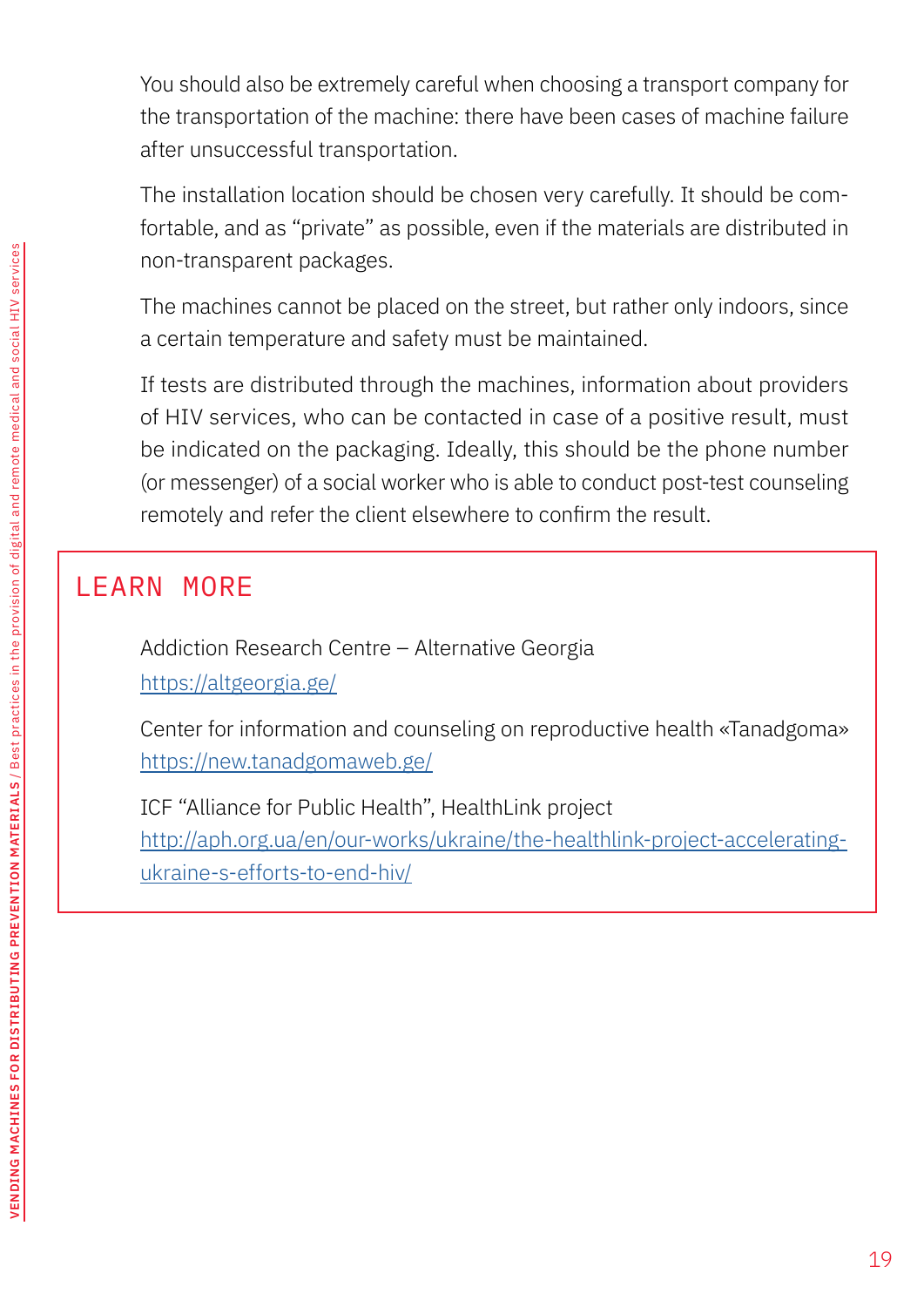# **ART FOR PEOPLE WHO ARE UNABLE TO LEAVE A FOREIGN COUNTRY**

Since March 2020, tens of thousands of citizens of the EECA region have been stuck in the territory of foreign countries, and have not been able to return to their own countries due to restrictions related to the COVID-19 pandemic and the interruption of transport links between countries. Many were unable to return home for several months. Of course, people living with HIV were also among those stuck. Stocks of ARV drugs tend to run out, and obtaining new ones for non-residents becomes problematic, especially since the provision of ARV drugs is not insured, and is not covered by standard travel insurance.

In response to this, several patient organizations, for example the "Treatment Preparedness Coalition" and the "Eurasian Women's Network on AIDS" organized a search for people, organizations, and communities that could help people in need of ARV drugs to receive them.

# HOW DOES THIS WORK?

A person who finds himself in such an emergency situation with an inadequate supply of ARV and with an unknown timeframe for returning home contacts one of the organizations via e-mail, instant messenger, or by filling out a Google form online (Life4me or on the website of the Eurasian Women's Network on AIDS) and indicates the location of their stay, the name of the drug(s) needed, how many days they have left in stock, and their contact details. The assisting party, after processing the application, begins a search through its network of organizations or communities in the relevant country, communicates with local volunteers/social workers/activists about the possibility of providing ARV therapy to the client, then connects the service provider and the client.

# TARGET GROUP:

people living with HIV.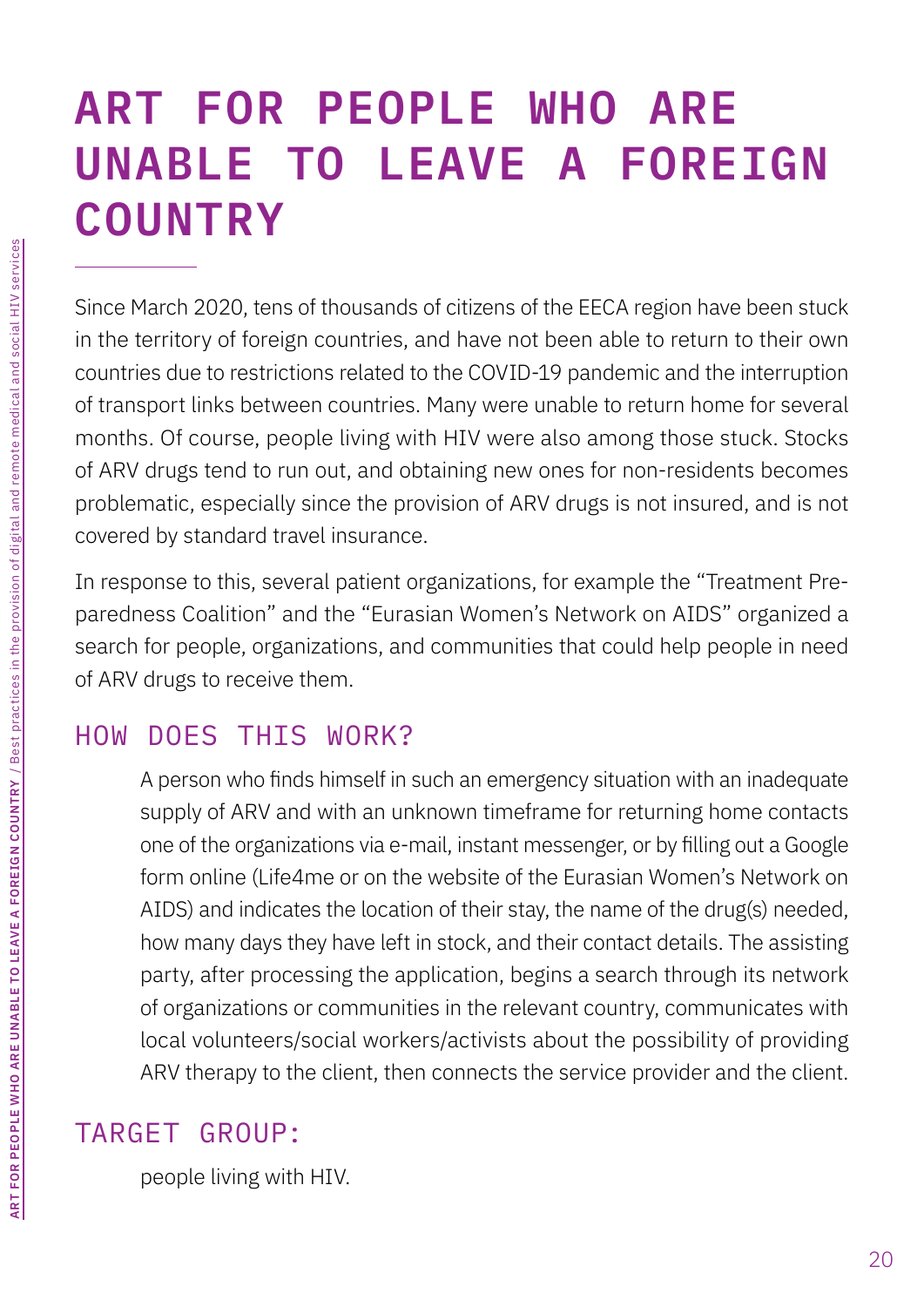## NECESSARY RESOURCES

### Infrastructure:

PC/laptop, internet connection, smartphone with ability to install instant messengers. Website and social media pages that make it possible to more widely disseminate information about the service. Existing databases of organizations abroad with up-to-date contact information, extensive contacts with communities of PLH, and patient and medical organizations in other countries.

*"The biggest and most valuable resource is connections with an NGO or local community, and the opportunity to reach out to people who are able to help a client."*

provider, Eurasian Women's Network on AIDS

#### Human resources:

At least one staff member with knowledge of English, and well-developed communication and counseling skills.

## ACCOUNTING

Number of applications received, number of completed cases.

## PROTECTION OF PERSONAL DATA

Personal information about the client is not kept. After the issue of receiving ART is resolved, all correspondence is deleted. The database of requests is in a password-protected file.

## BARRIERS AND RISKS

The biggest barrier is the lack of necessary contacts abroad. The client can be anywhere, and there is not always information about who in the country is able to assist him. A language barrier can also play a significant role, the level of English on either end may not be sufficient.

An additional barrier on the part of the client is the lack of information about the service, lack of knowledge of the language, as well as fear of persecution, especially if the client is in the country illegally.

 $\Box$   $\times$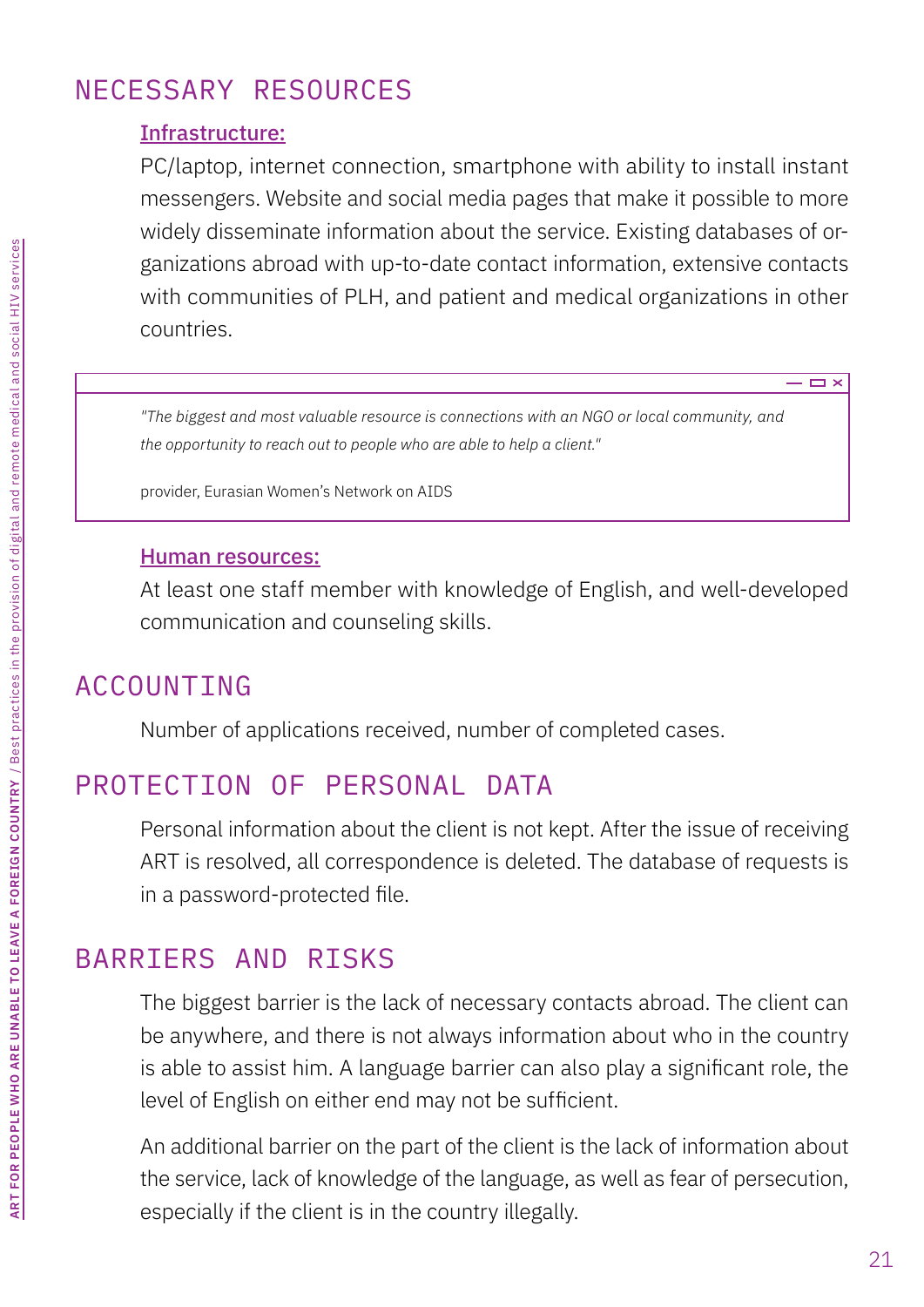If a person does not have the right to receive medical care in the host country, then obtaining the drug, even through a friendly NGO, can be difficult.

## AREAS FOR DEVELOPMENT

As part of an immediate crisis response, this intervention certainly matters. For its successful implementation, it is necessary to establish links between HIV service organizations not only within the region, but also globally, because clients can be "stuck" in any country in the world.

## LEARN MORE

Eurasian Women's Network on AIDS [Arthelp19@mail.com](mailto:Arthelp19@mail.com)

"Coalition on Treatment Preparedness"

[office@itpcru.org и https://life4me.plus/ru/help](mailto:office@itpcru.org и https://life4me.plus/ru/help)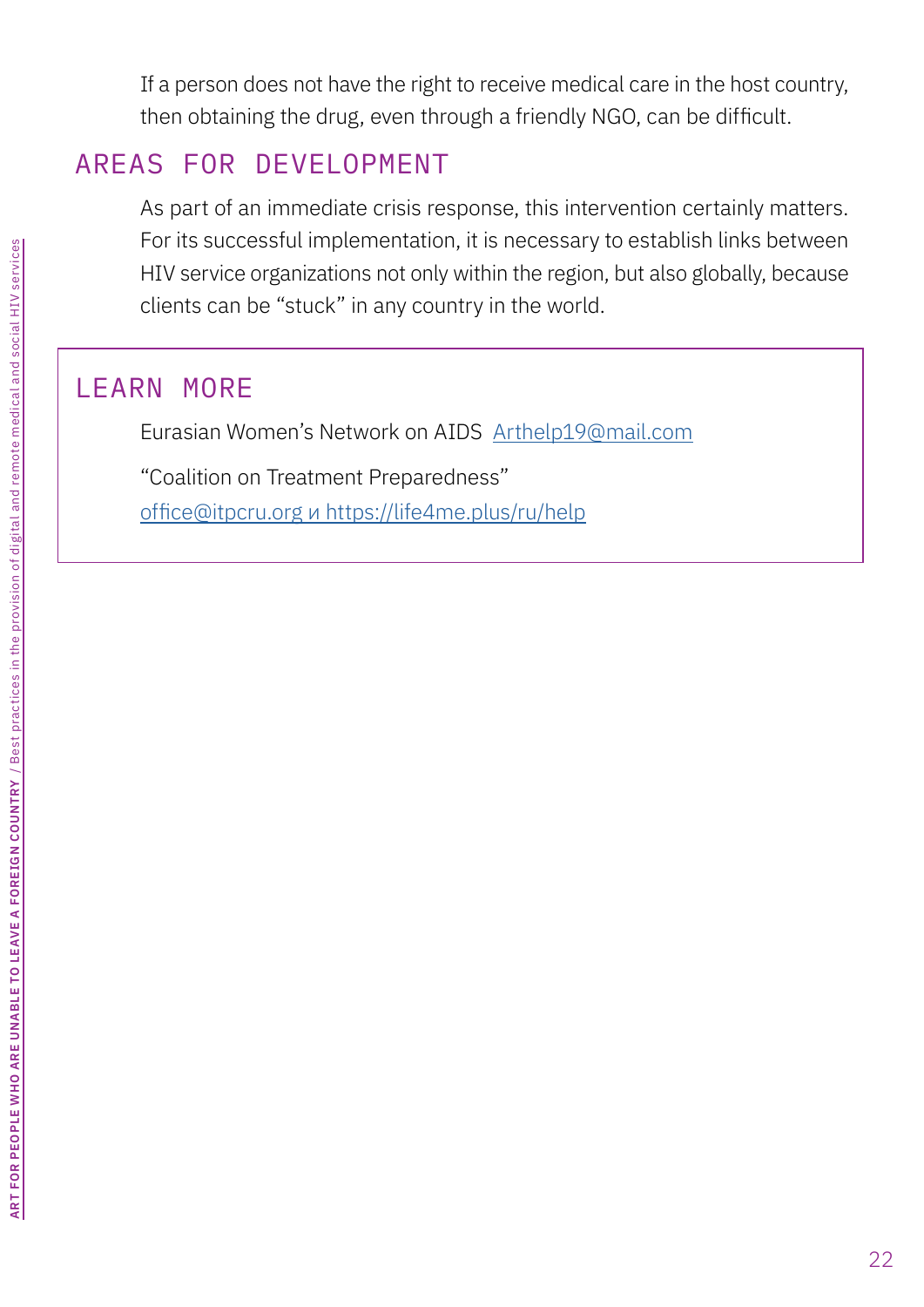# **CHAT BOTS**

## WHAT IS THIS?

A chat bot is a program that conducts correspondence with a client and imitates the behavior of a consultant.

## HOW DOES THIS WORK?

It all depends on the complexity of the bot. The simplest bots are able to collect the basic needs/complaints of clients, make an appointment, conduct an initial sorting and transfer the client to a relevant specialist, depending on the client's request. Chat bots have also proven themselves as excellent screening tools for determining needs related to testing and the provision of materials. This allows you to automate the process of collecting basic information about the client and his reasons for seeking services, thereby relieving staff from routine work.

Complex self-learning bots that use machine learning capabilities can, in standard situations, replace a counselor to a certain extent by using typical algorithms and semantic connections. In this case, the counselor only steps in in difficult or unusual situations.

For example, a bot can tell about the risks of HIV and STI infection, conduct an initial screening to determine if a client faces such risks, refer them to testing services (sign up for in-person testing or register to receive an oral test by mail), and then provide support for conducting a self-test. A "smart" chat bot is able to help provide first aid, for example, in the case of overdoses. In the context of the COVID-19 pandemic, they can consult on symptoms of a possible coronavirus infection and issue an algorithm for seeking further medical assistance.

## TARGET GROUP:

people using drugs, MSM, trans\* people, youth, general population, people living with HIV.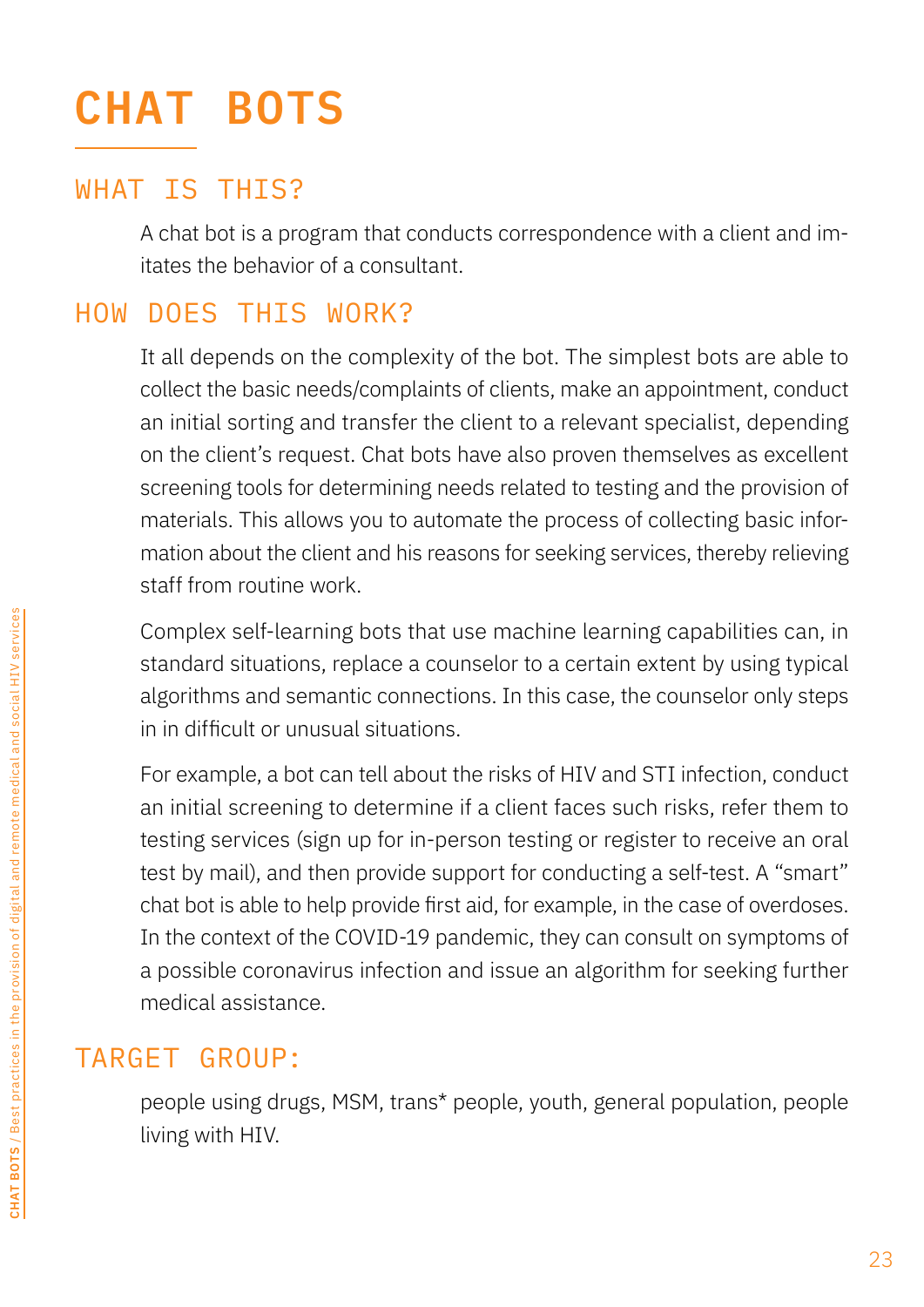## NECESSARY RESOURCES

### Infrastructure:

uninterrupted internet, PC, smartphones with ability to install messengers (Telegram), when working on the DarkNet, a VPN or TOR browser is needed, funding for an annual subscription on the platform on which the bot will be placed (for example, Telegram).

### Staff:

IT specialist for program development and support, experts to fill the bot content, and counselors with whom the program will connect clients for further assistance.

## ACCOUNTING

This can include the number of contacts, or the number of consultations conducted. Statistics can be kept automatically if the bot is configured accordingly.

## PROTECTION OF PERSONAL DATA

Chat bots are not secure. Due to their popularity, they do not go unnoticed by hackers. Of course, the client can always use a nickname, and, in Telegram, he can hide his phone number. However, this will not be a 100% guarantee of confidentiality. Service providers also lack the tools to provide anonymity and privacy beyond what is guaranteed by the developer of the platform on which the bot is hosted.

## BARRIERS AND RISKS

The main barrier is the fear of clients of leaving an "electronic trail" in relation to the topics of drug use, HIV infection, etc.

Risks may also stem from the client himself if he enters incorrect information into the program. For example, if a client indicates the wrong symptoms, or the wrong name of a drug or the dose administered to a bot for helping with overdoses, then the recommendations for first aid will not have the desired effect.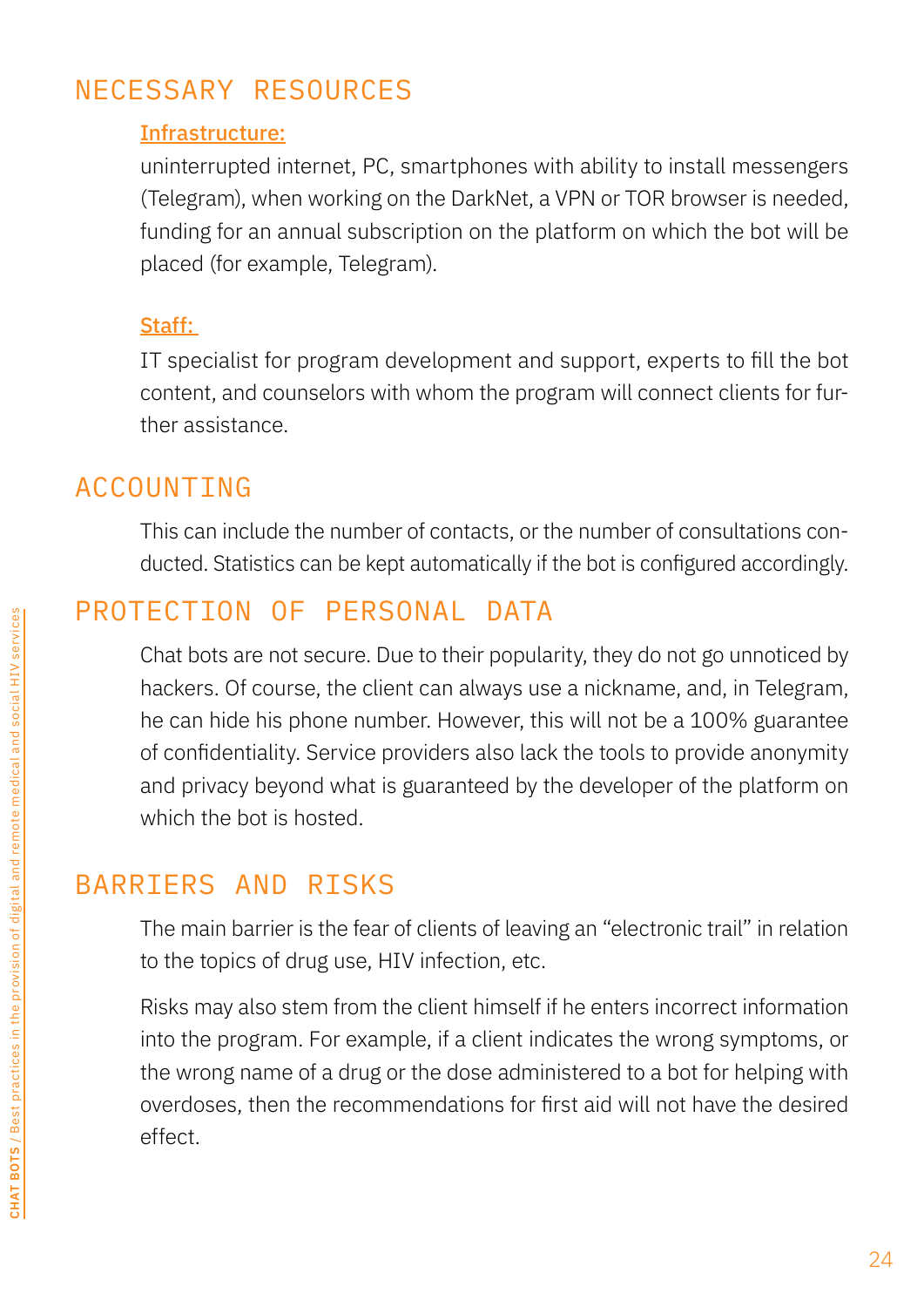## ADVICE FROM DEVELOPERS

It is very important to make the bot as human as possible. It should speak naturally, and, at the same time, use gender neutral speech, free from stigma. The bot needs to be constantly improved, filled with information depending on the changing reality (for example, the changing drug scene). In addition, video materials and links to useful resources should also be used in addition to text.

### LEARN MORE

Telegram channel for first aid in case of overdoses [@overdosehelp\\_bot](mailto:@overdosehelp_bot) and [@OverdoseHelpBot](mailto:@OverdoseHelpBot)

HIV testing screening bot (for all) [@HIV\\_TEST\\_bot](mailto:@HIV_TEST_bot )

Chat bot for TG on HIV self-testing [@hivst\\_bot](mailto:@hivst_bot)

Eli, HIV and STI counselor for youth <https://elibot.info/>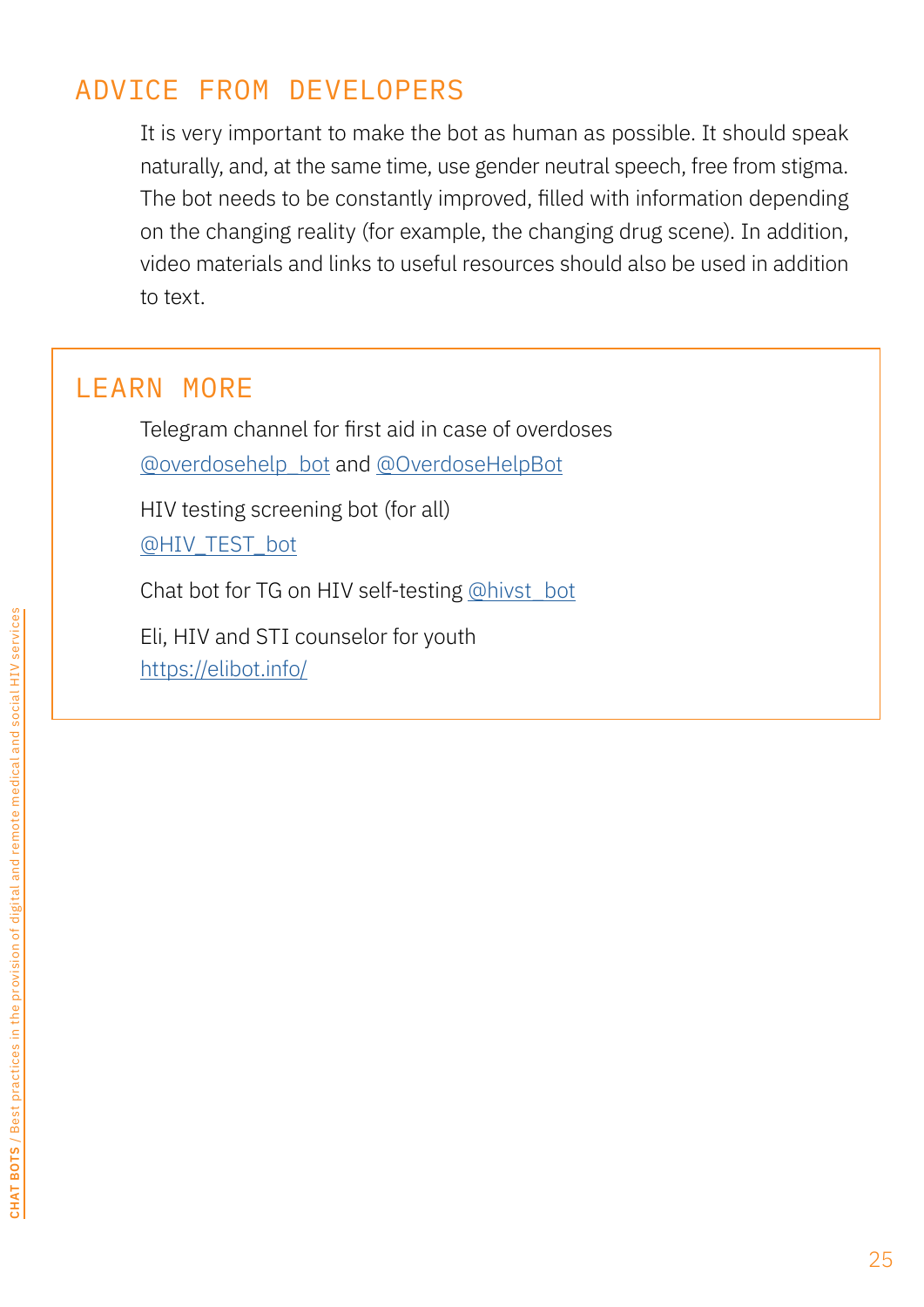# **DELIVERY OF PREVENTION MATERIALS AND ART**

One of the biggest problems faced by patients and representatives of key populations is the inability to receive life-saving treatment during the period of strict quarantine measures. Transport restrictions and the subsequent skyrocketing taxi prices have made travel to ART providers almost impossible. While prevention materials such as syringes and condoms are available at nearby pharmacies, antiretroviral drugs for HIV infection or pre-exposure prophylaxis (PrEP) are usually not sold at local pharmacies. Moreover, in most cases, medicines on hand at places providing ART can only be obtained personally by the patient or his authorized representative.

This problem was solved in several ways:

Delivery of prevention materials (syringes, condoms, oral tests) and drugs (where permitted by law) through the post or to post boxes;

Targeted delivery of materials and/or drugs by courier service or an organization's own transport, and often by employees' personal transport;

Paying for a client's taxi ride to receive treatment drugs or PrEP (for example, PrEP taxi);

Use of mobile clinics.

## HOW DOES THIS WORK?

It begins with the client sending a request (online or by phone). In the case of prevention materials, the provider creates a prevention package depending on the needs of the client. This can include syringes, needles, alcohol wipes, ointments for veins, naloxone, condoms and lubricants, an oral HIV test (or all of this together). This is then delivered by mail or courier service, or the organization itself delivers it. In terms of drugs, the work is carried out in tandem by a medical worker and social worker. The client's data is checked against the database of those receiving ART or PrEP, a package with a stock of drugs is created, and delivered to the addressee using one of the three delivery methods. This scheme was used by the overwhelming majority of organizations providing HIV services.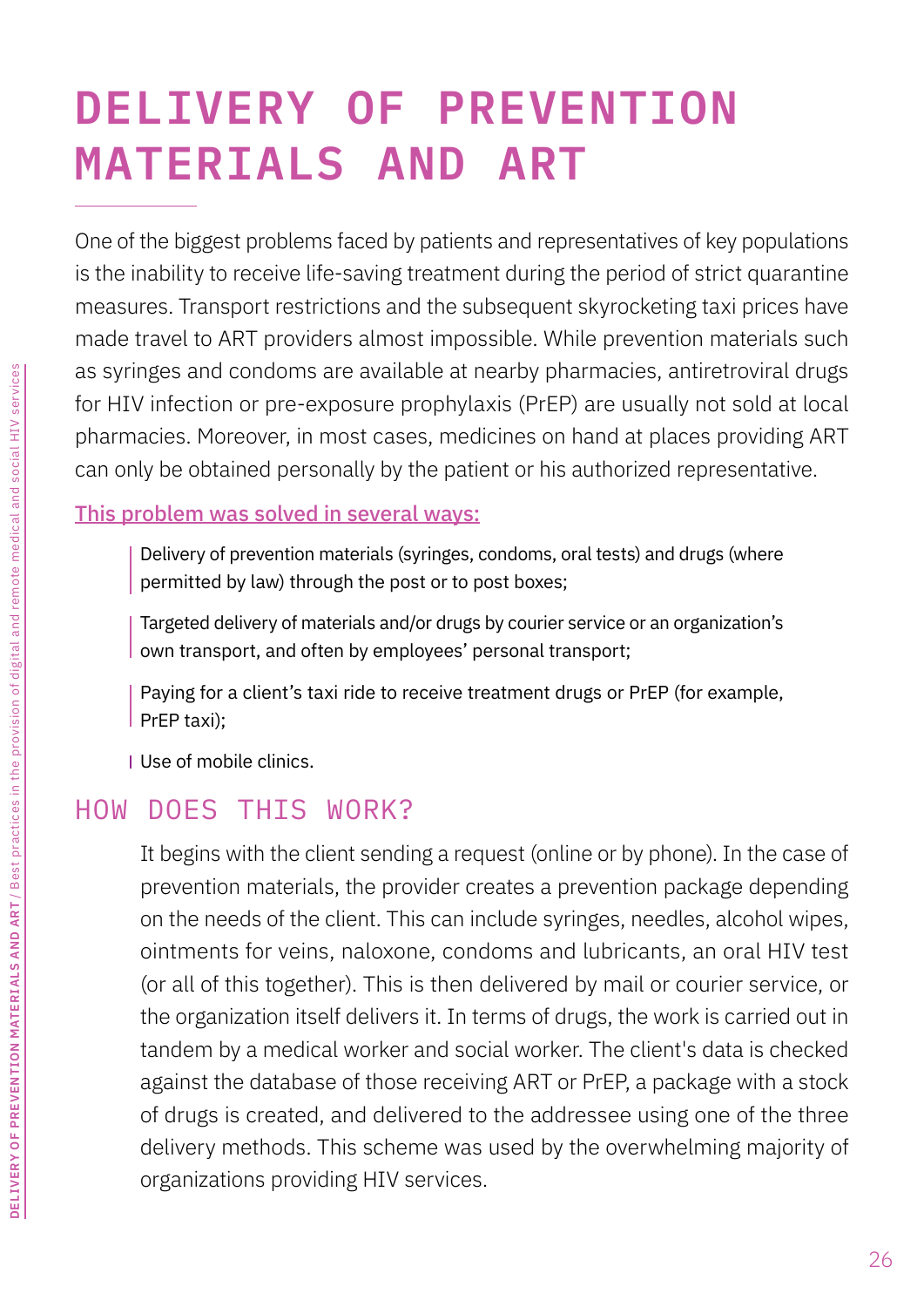There are a couple of unique initiatives that merit special attention. They are not widespread, but may nevertheless be interesting and useful for providers of HIV services.

For example, there is the "PrEP-taxi", operating in Kiev, Kharkov and Dnipro. This service is designed for MSM clients receiving PrEP, and aims to ensure that the clients' use of PrEP is not interrupted, and even contributes to the retention of these clients in the program. If a client is running out of PrEP drugs, he can leave a request on the website, [https://prep.com.ua,](https://prep.com.ua) and a taxi will come for him at the agreed time and take him for free to the place where he can obtain PrEP drugs, and then back home after he has completed all procedures and successfully received the drugs. The trip is carried out in compliance with all anti-epidemic measures: the client receives a respirator, latex gloves, antiseptic and, as a bonus, a three-month premium Hornet account.

Another useful resource was the mobile clinics used pre-COVID as mobile testing sites. In the context of the pandemic, they have become much-needed comprehensive case management providers, where, using the "one window" method, a client can receive the entire range of HIV services practically at their place of residence. For example, the ICF "Alliance for Public Health" uses such mobile clinics in remote settlements, where, even at best, the availability of HIV services was low, and under the COVID-19 pandemic and related quarantine restrictions, the provision of such services completely stopped. These mobile teams are able to detect and confirm HIV infection on the spot (according to the national algorithm for three positive rapid tests). Since the mobile team includes a medical specialist from the center providing ART, he can prescribe and issue ART immediately after the detection and confirmation of HIV infection, collect and deliver blood samples to the laboratory to test for viral load and CD4 count, conduct a medical examination, provide all necessary medical recommendations, and provide counseling on the specificities of living with HIV. Meanwhile, a social worker ensures further support for treatment and adherence.

## WHAT MUST BE DONE?

### Infrastructure for ensuring delivery:

postage or courier costs, availability of cars and fuel costs, funds to pay for a taxi for clients, or the availability of a mobile clinic.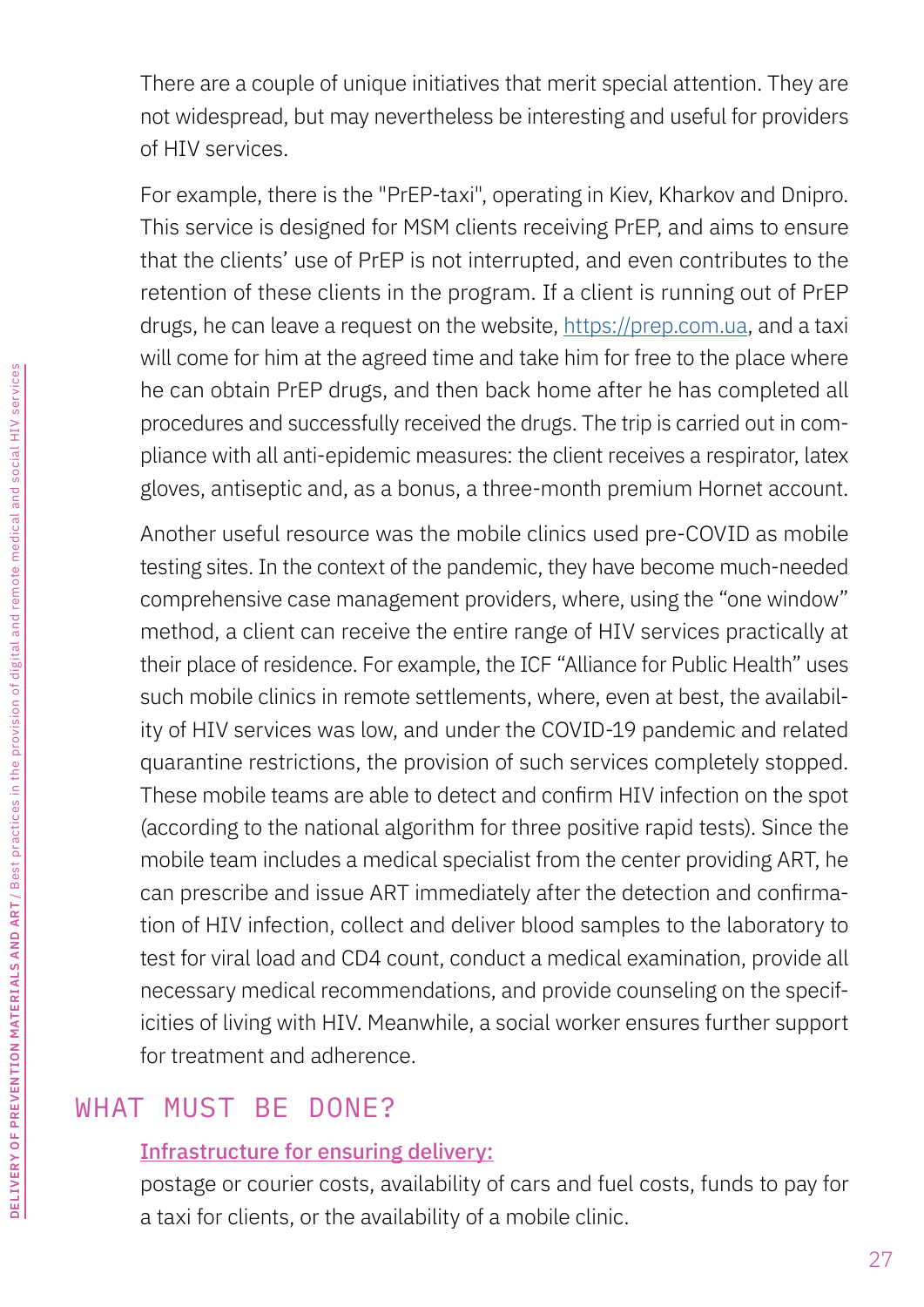### Infrastructure for collecting and processing applications:

computer, smartphone, internet, website, platform for collecting applications (online forms), fees for telephone services, program for protecting personal data, warehouse, availability of a sufficient amount of prevention materials and drugs.

#### Human resources:

activities manager, administrator for collecting applications, IT specialist responsible for the protection of personal data, courier, social worker, driver (for mobile clinics), case manager, and medical worker.

#### Very important:

well-established cooperation with a medical institution that treats patients with HIV, or with a center providing PrEP.

## PROTECTION OF PERSONAL DATA

SSL certificate for the website collecting online applications.

The client database with telephone numbers for communication and the delivery address must be password protected; a very limited number of the organization's staff can have access to it. Of course, the best solution would be to depersonalize such a database, but postal services require a full name and phone number for delivery, and courier services also require a delivery address. Employees with access to the customer database must be properly instructed and sign an agreement on the non-disclosure of client data.

## ACCOUNTING

Accounting is carried out according to the number of applications and the number of completed deliveries/services provided.

## BARRIERS AND RISKS

Risks related to the leaking of personal data.

In many countries, employees of HIV-service NGOs are not considered as critical workers. Therefore, traveling to work when there are restrictions on movement and transportation is also problematic for them.

Financial constraints related to the need to pay for shipping.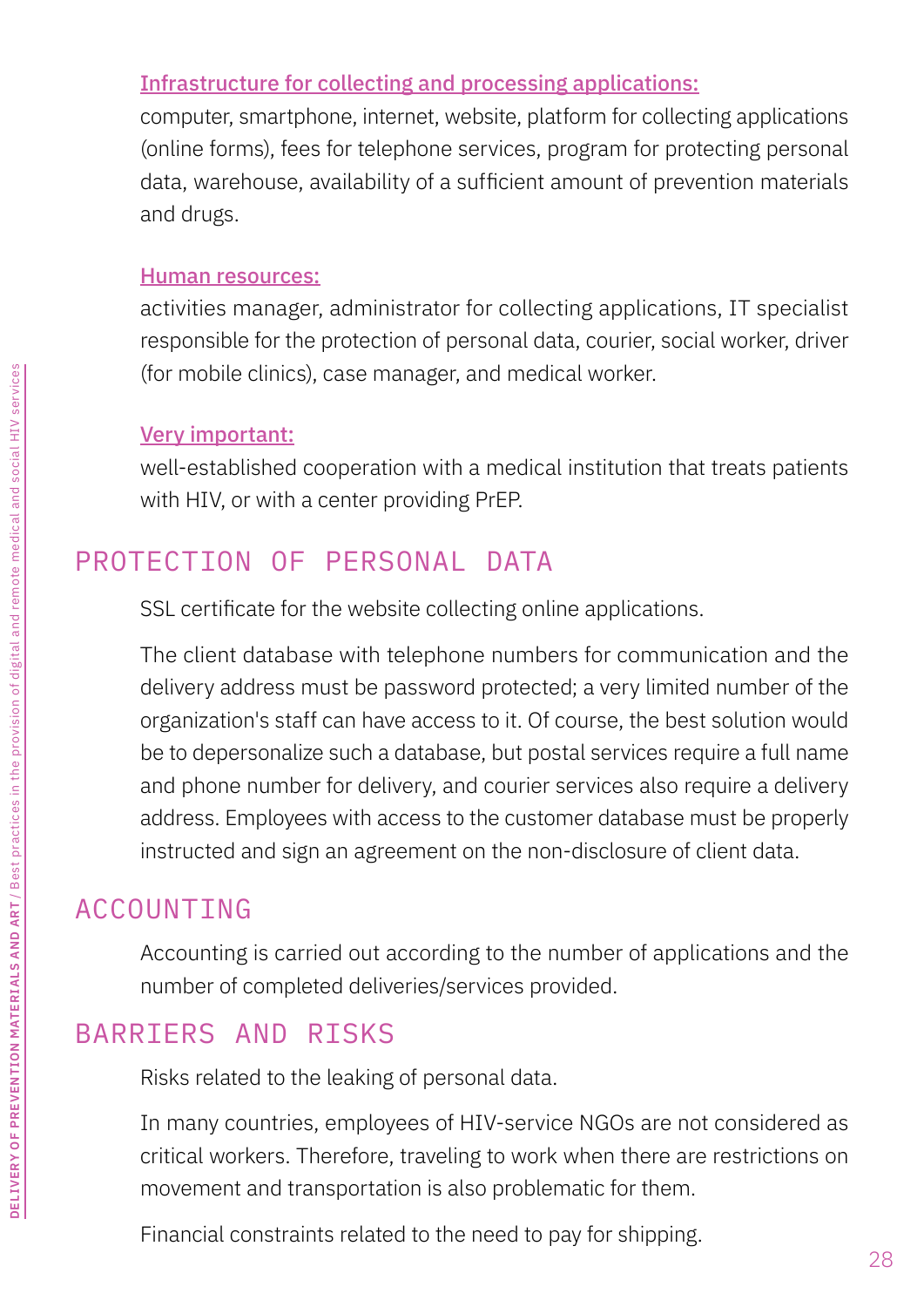## WHAT TO KEEP IN MIND

Drugs or prevention materials, especially in the case of delivery by mail or courier, are strongly recommended to be packed in an opaque package without inscriptions or logos.

It should be noted that, during the current period of restrictions on transportation, transport can be very difficult, and delivery may take longer than usual.

In some countries, postal operators are not allowed to legally accept medicines for shipment. Check this in advance with the postal operator directly.

## AREAS FOR DEVELOPMENT

Obviously, this is an emergency and temporary initiative. Delivery of drugs and prevention materials to a client is convenient, but expensive, and may not be economically justifiable after lockdown ends. However, some elements are quite viable and can be successfully used in the future. For example, mail delivery of PrEP and other prevention materials and tests will find its niche among customers who do not have time to regularly visit service delivery sites, but who are willing to receive services remotely. For many, it is easier to pay for delivery and undergo the tests necessary to continue PrEP in the nearest commercial laboratory, than to find time to visit sites where the drug is dispensed. The same goes for the delivery of prevention materials and tests.

## LEARN MORE

PrEP taxi (MSM) <https://prep.com.ua/blog/51>

Delivery of ARV drugs, including for the prevention of mother-to-child transmission of HIV, CO "Positive Women" <http://www.pw.org.ua/>

Delivery of prevention materials (syringes, needles, condoms, lubricants) for KP – Сenter for information and counseling on reproductive health Tanadgoma [https://new.tanadgomaweb.ge/](https://new.tanadgomaweb.ge/ )

Mobile clinics (PUID), P.O.R.T. project, ICF "Alliance for Public Health" <https://aph.org.ua>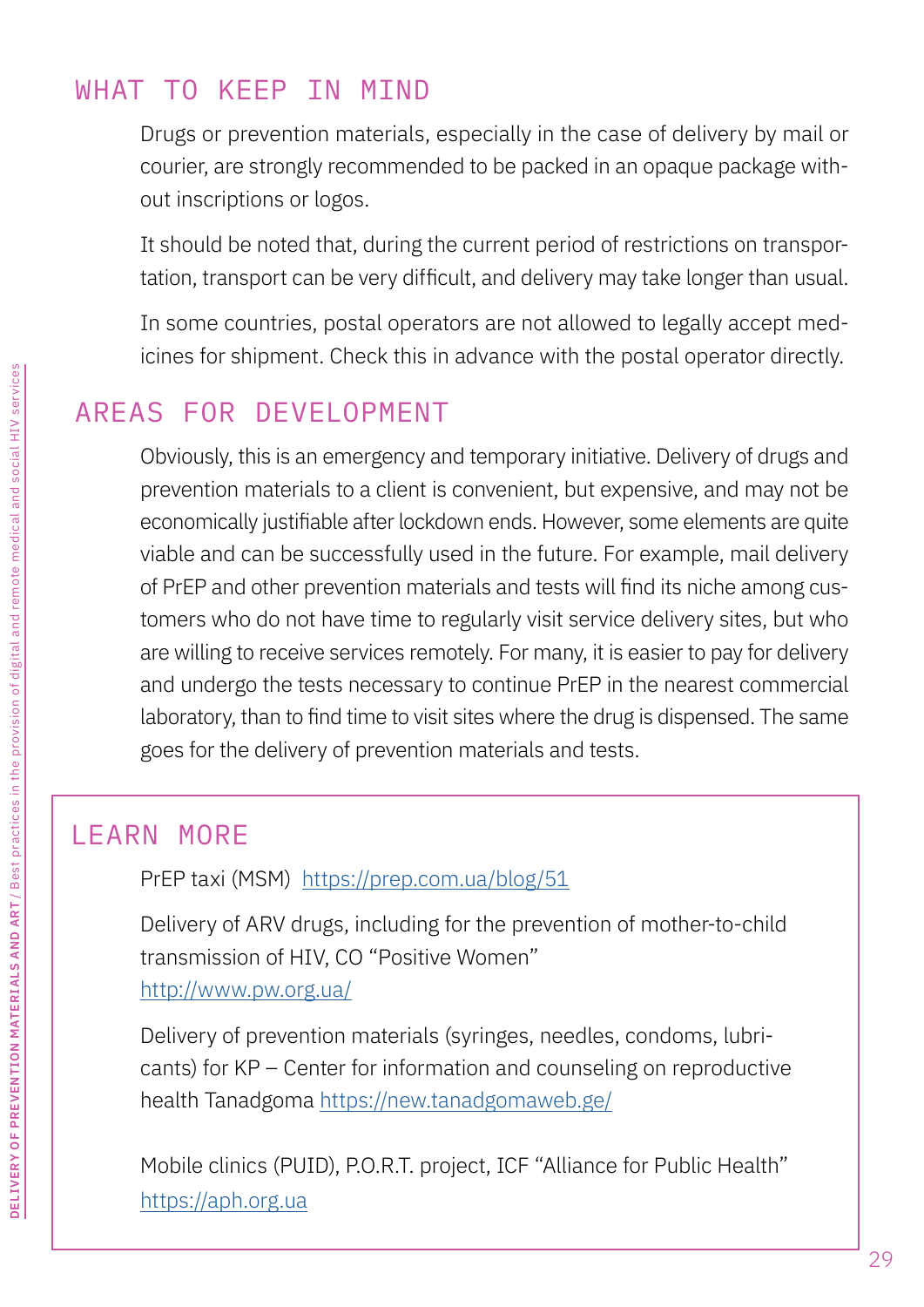# **REMOTE COUNSELING**

Of all the forms of HIV services that exist and are currently available, counseling has probably turned out to be the most adaptable to the context of the global and prolonged pandemic. Telephone and online counseling has been around since the pre-COVID era, with early HIV hotlines and online forums. The COVID-19 epidemic has only expanded the range of issues addressed through remote counseling, the audience, and how remote counseling is conducted.

## WHAT IS THIS?

Remote counseling is the provision of highly specialized informational, psychological, and professional (for example, consultation with a medical specialist, lawyer, or social worker) assistance remotely using electronic forms of communication (Internet, telephone).

## WHAT TARGET GROUPS IS THE INTERVENTION FOR?

The intervention is designed for all groups, including the general population.

During the coronavirus pandemic, the number of remote counseling clients has expanded. Previously, counselors were mainly approached by clients who needed either psychological support or information on HIV and existing services. Now, they have supplemented this and provide consultations on medical, legal, and social issues, support for the self-testing process, and topics related to mental health. The demand for crisis counseling has also increased.

# HOW IS THIS DONE?

Two methods of communication are used for remote counseling:

Real-time communication is when the counselor and client are communicating simultaneously on the phone or through an online messenger (Zoom, Skype, Telegram, WhatsApp, Viber, etc.) via video or audio communication.

Asynchronous communication is counseling carried out primarily online: via forums, blogs, social networks, communicator programs that save information, or e-mail.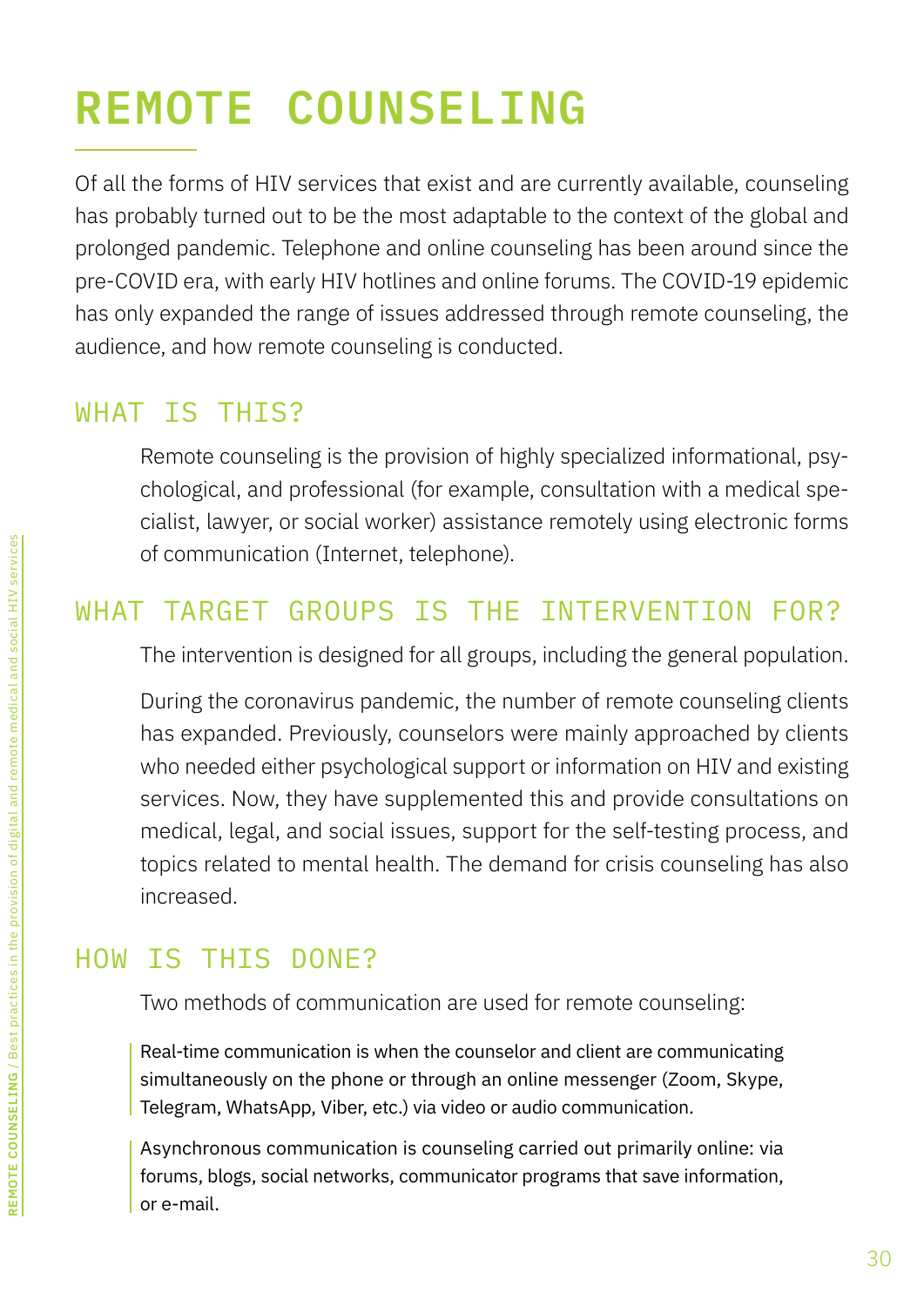Each method has its own advantages and disadvantages. The advantage of the first method of communication is that it maintains the sense of personal presence and live communication. There is some, albeit reduced, ability to perceive and interpret verbal signals. However, it is impossible to be in touch 24 hours a day, seven days a week, so if a client urgently needs counseling, the right specialist may not be available.

In asynchronous communication, each participant in the dialogue responds when he is ready to talk. There is time "to think", to search for additional information, to analyze a problem in more depth or for requests, which allows for high-quality feedback. You can analyze the process of interaction, and return to what was said earlier. However, this format is not suitable if immediate information or support is needed. It is also not the best way to provide psychological assistance. It is not possible to interpret body language, you have to rely on verbal information. It is not always possible for people to describe their feelings and thoughts in writing; sometimes it is much easier for the client to speak.

## WHAT IS NEEDED FOR THIS?

### Infrastructure:

A sufficient number of technical devices is needed (smartphones, PCs – based on the number of specialists involved in counseling), payment for high-speed internet and telephone communications, an online platform for counseling (for example, a paid Zoom account), the development of a chat bot for automated recording and distribution of requests, or online appointment forms (if a counseling service is offered by qualified professionals, such as psychologists or doctors), a sufficient number of quiet, isolated workplaces for counselors.

### Human resources:

counseling specialists on the areas for which counseling is carried out, administrator to distribute incoming calls and online requests, analyst to analyze call statistics, quality control specialist

Additionally, funds are needed for trainings on new skills (remote counseling, working on online platforms) and for a campaign to inform potential clients about the available types of counseling services.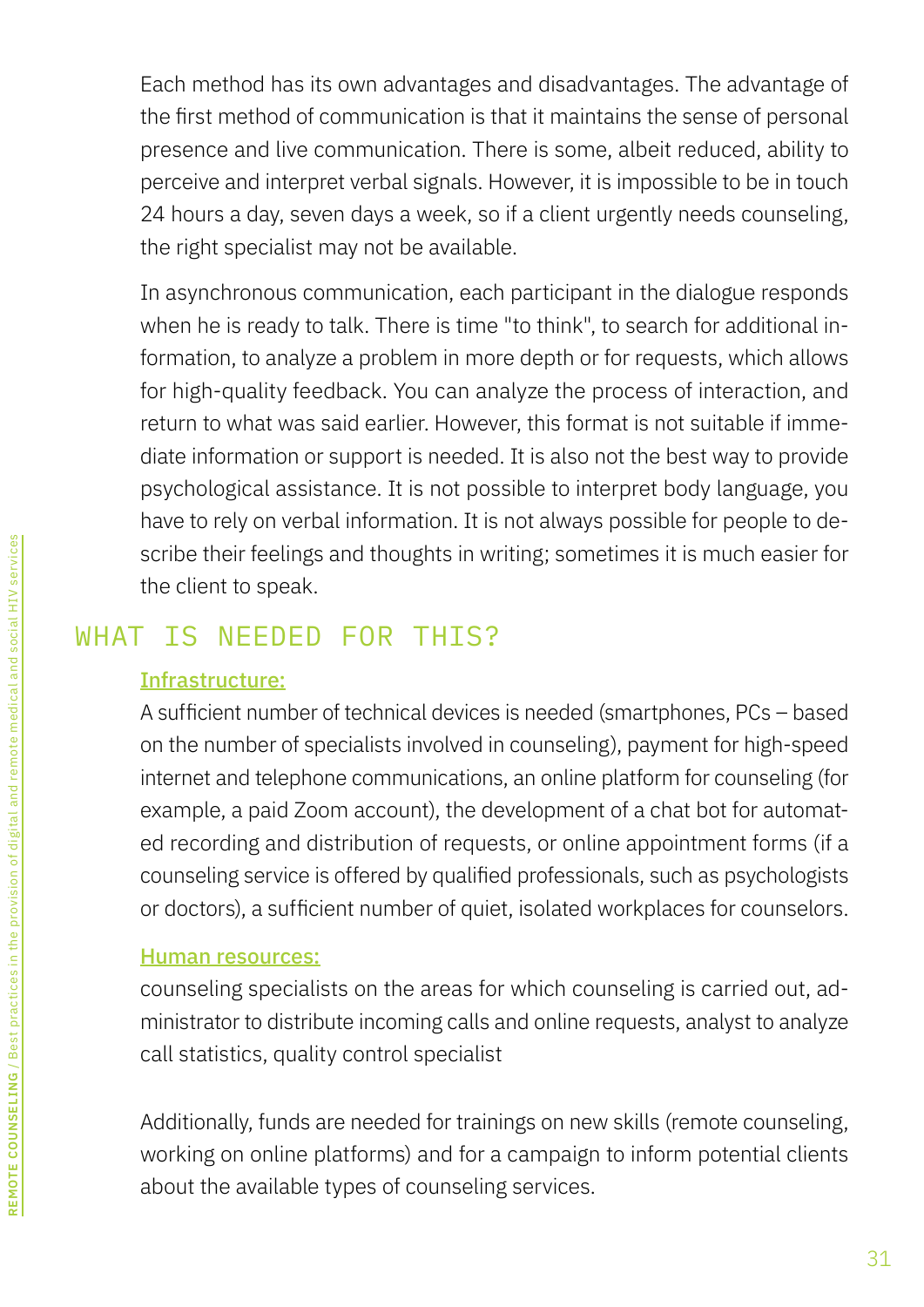## PROTECTION OF PERSONAL DATA

Since, during counseling, the client may share personal stories and experiences, and information about his health with the counselor, it is necessary to ensure that confidentiality is maintained. To do this, counselors sign a standard agreement on the nondisclosure of information about the client. Databases, registration forms, and preliminary appointments for counseling should be password-protected, and access to them should be strictly limited. If registration is done through the organization's website or the client's personal account, the site must have at least a standard security certificate.

Safety for the counselor — not using a personal phone or personal nicknames, turning off their phone outside of working hours (to prevent burnout and other risks for the counselor).

## ACCOUNTING

Data accounting is possible according to the number of calls and online requests, the number of consultations on various topics, or by the number of referrals to other organizations or other services (both online and offline). It is also useful to collect information on requests for which advice could not be provided due to the lack of qualified specialists, or the relevant knowledge or skills. This information will be useful for the further development of the counseling service.

One of the features of providing counseling services is the need for continuous quality control and supervision. If specialists provide inaccurate information or poor counseling, there is harm from such an intervention for both clients and the organization's reputation as a whole. Focus groups with clients, and the use of various types of feedback forms and online questionnaires can serve as quality control tools.

## BARRIERS AND RISKS

For organizers, barriers may include a lack of necessary knowledge and skills, an insufficient number of counseling specialists, a lack of space for counseling (for example, extraneous noise during a conversation with a client, or the presence of strangers during a video call). Counselors may be subject to the risks of burnout, stress, and fatigue.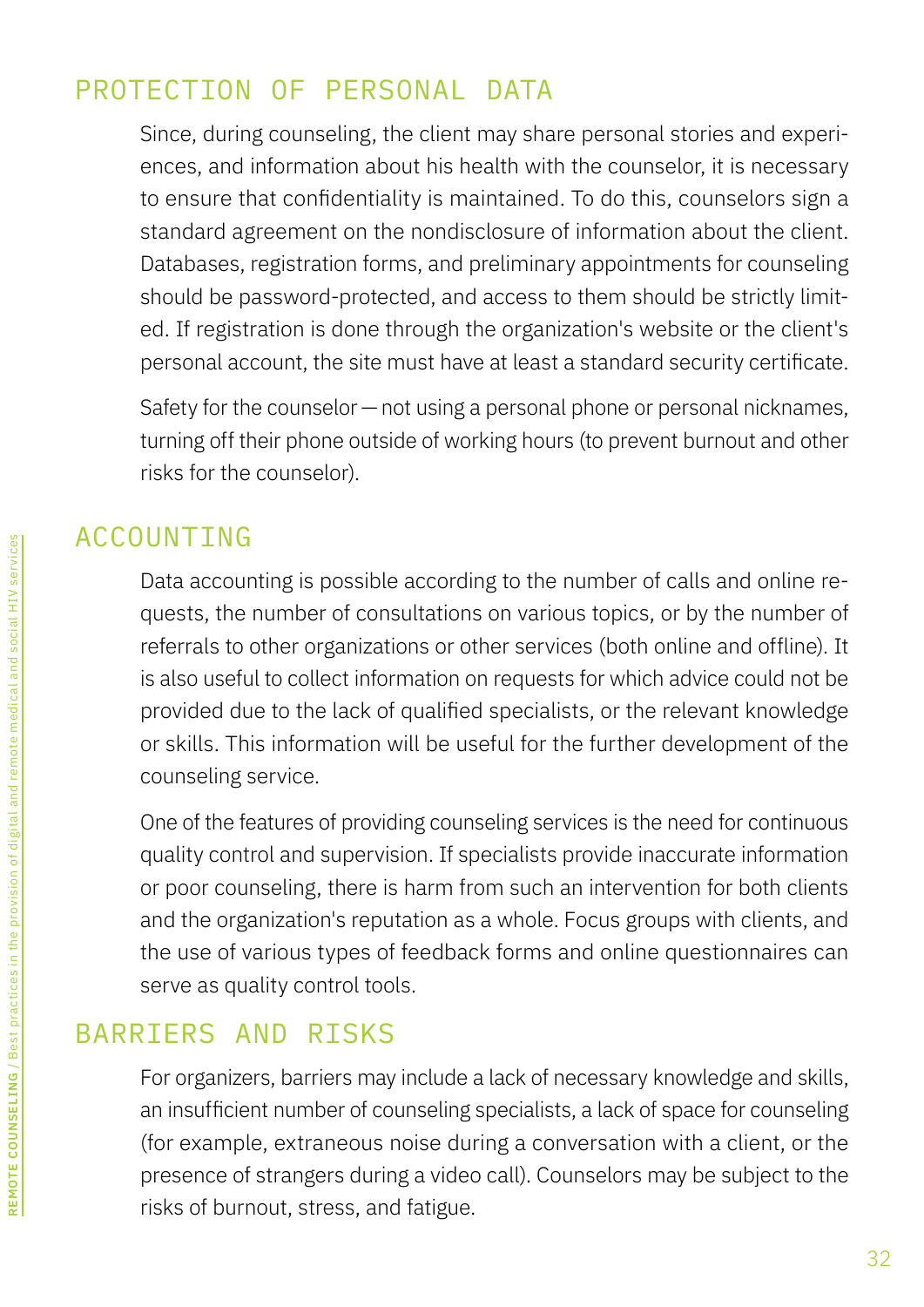Barriers for clients include a lack of knowledge about existing services, and the fear of asking for help.

## WHAT SHOULD BE EXPECTED, AND WHAT SHOULD ABSOLUTELY NOT BE DONE

Compile a work schedule for counseling specialists with advance booking. This will streamline the process or providing the service, and allow the specialists to prepare.

### *Never, under any circumstances, give out the counselor's personal phone number, email address, or profile on social networks!*

No matter how trite it sounds, maintain a good work-life balance. Do not take work home, and try to prevent professional burnout.

It is necessary to ensure a good quality internet connection. There is nothing worse than an interrupted connection or a frozen picture right in the middle of a call.

Preliminary training of counselors on remote counseling skills is essential.

Do not try to work with people with severe psychopathologies. In these cases, even qualified psychiatrists and psychotherapists cannot employ remote methods of work.

# WHO TO CONSULT WITH

National hotline for HIV and tuberculosis in Ukraine <https://www.helpme.com.ua/ru/main/>

"School of life with HIV" for women and adolescents living with HIV in Ukraine, as well as members of their families, CO "Positive Women" <http://www.pw.org.ua/>

Estonian Network of People Living with HIV. Psychological, social, and peer counseling, family therapy<https://ehpv.ee/?lang=ru>

Public organization "Solar Circle". Counseling on all aspects of life with HIV (social, psychological, medical, and legal) <https://sun-org.od.ua/ukhod-i-podderzhka-lzhv>

Odyseus Family Counselling, Slovakia. Mental health, substance abuse, HIV on-lin ecounselling<http://www.odysseycounseling.org/>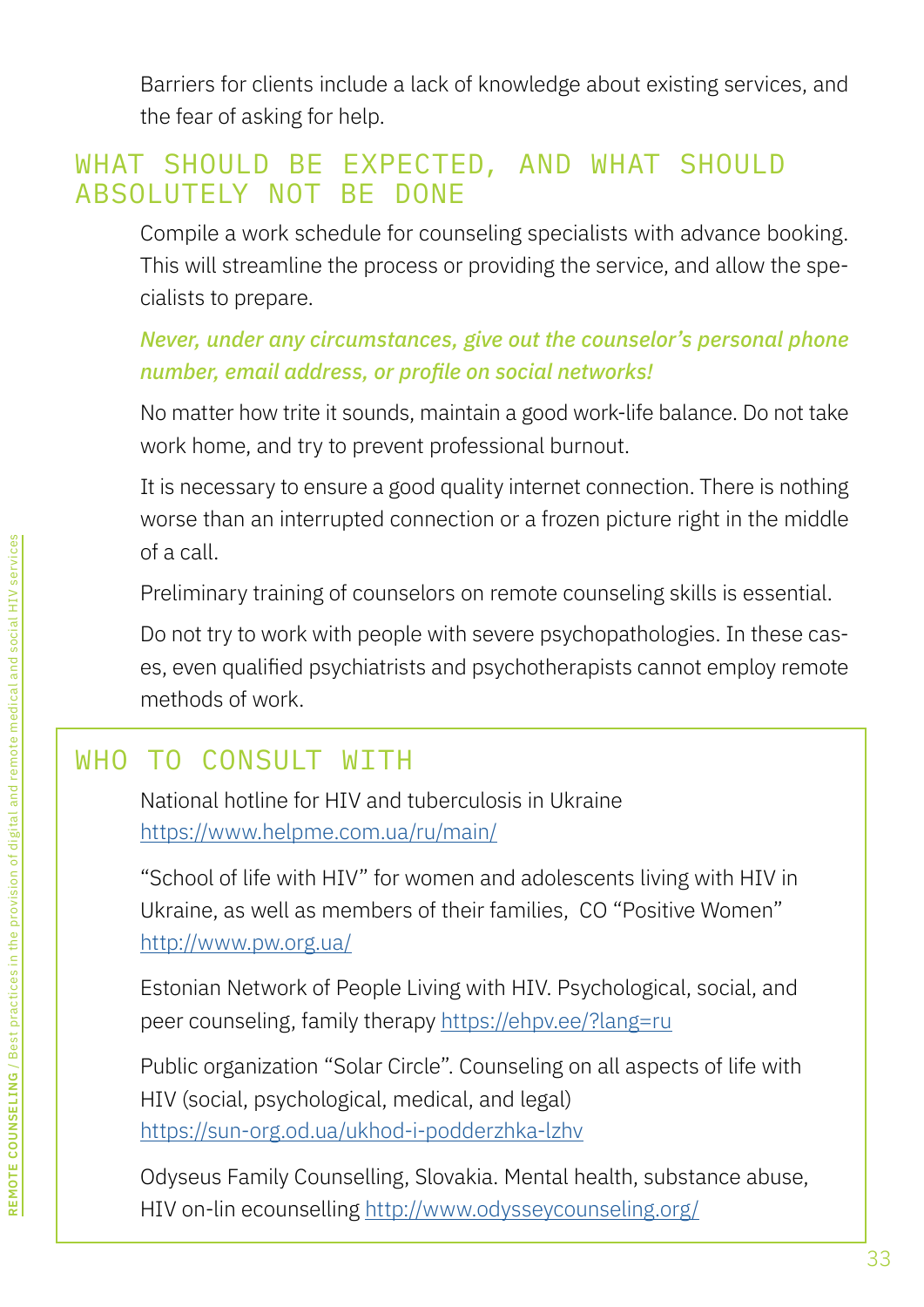# **EDUCATIONAL ONLINE GAMES**

The COVID-19 pandemic and the constantly alternating periods of total and partial lockdowns have become a barrier to outreach activities, but have also opened up new, previously insufficiently mastered ways to reach key audiences. For HIV services, traditionally limited in resources for conducting expensive advertising and PR campaigns in the media, the online space can become such a niche.

Educational video games have become one of the innovative approaches to communicating information about HIV infection. The idea was born in the context of a sharp reduction in contacts with the outside world for the majority of the population, a lack of entertainment, universal Internet "withdrawal", and, at the same time, the need to find new non-trivial formats for communicating information about HIV prevention in a way that can keep the client's attention.

## TARGET GROUP:

men who have sex with men.

# HOW DOES THIS WORK?

The format of working with clients through online games is just beginning to be mastered by HIV-service organizations, so there is no universal recipe. Nevertheless, the authors of this publication express the hope that the experience presented in this material will be interesting and useful.

### Online game "Seducer" - <http://spokusnyk.org.ua>

The format of the game is an online quest focused on MSM. There are four scenarios, of which the player chooses one. Each scenario has three difficulty levels. As a result of completing the quest, the player receives the necessary information about HIV prevention and safe sex, practical advice on how to resolve conflicts with homophobic opponents, and, in the end, skills to establish relationships. So, in an unobtrusive game format, the client receives several types of useful information at once. The motivation for completing the maximum number of levels in the game are gifts that the client receives after successfully completing each of the levels. The more difficult and higher the level, the more valuable the gift.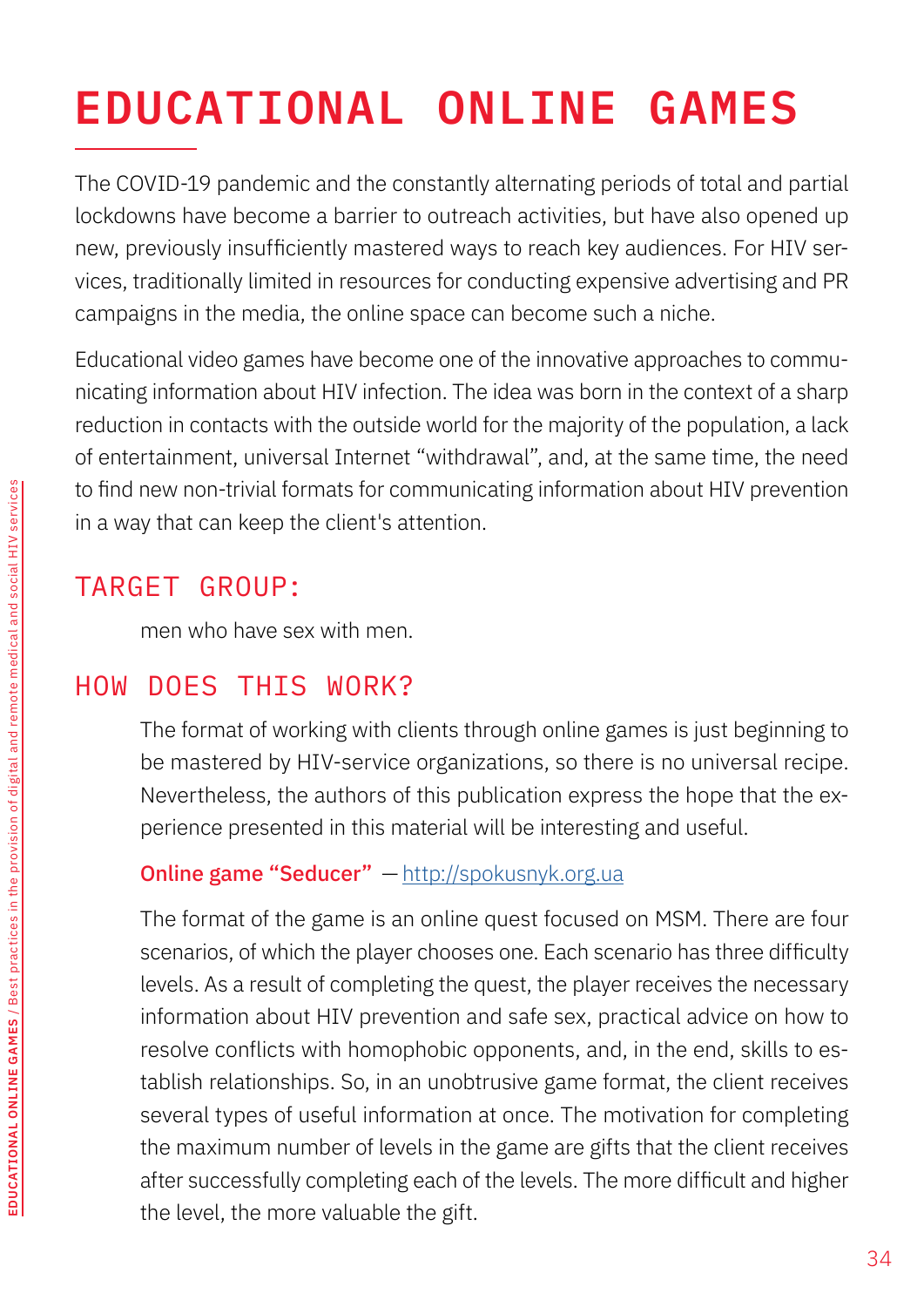# RESULTS

It is, of course, too early to judge the effectiveness of this approach. However, within the first month of the launch of the game, 382 players registered, of which 163 completed the first level (i.e. at a minimum, they received information about HIV prevention), while 43 completed all three leve

## BARRIERS AND RISKS

The limiting factors are naturally geography and language. As a rule, most of the interventions are aimed at meeting domestic demand, and the international delivery of motivational gifts is unlikely to fit into an NGO's budget. Of course, players from other countries can participate, but the only bonus they receive will be the prevention information acquired in the process of playing the game.

In terms of risks, when it comes to online services, leaks of client data are always possible. To receive a motivational gift, the player must provide his contact information (full name and phone number). Accordingly, each connection requires the provision of a security certificate, and the gift distribution database must be kept under a username and password. Only a very limited number of users who have signed an agreement on the nondisclosure of client data can have access to it.

## ACCOUNTING

Accounting can be carried according to the number of registered users, or the number of players who have completed each of level of the game (coverage of certain information).

# RESOURCES

Such a project is undoubtedly resource intensive. It is necessary to involve a designer and screenwriter to develop the game, an IT specialist to create and maintain the game, and an administrator to keep records, collect statistics and send motivational gifts.

Necessary material resources include: domain, maintenance and support costs, security certificate, purchase and distribution of gifts and branded products, promotion, and PR on the Internet.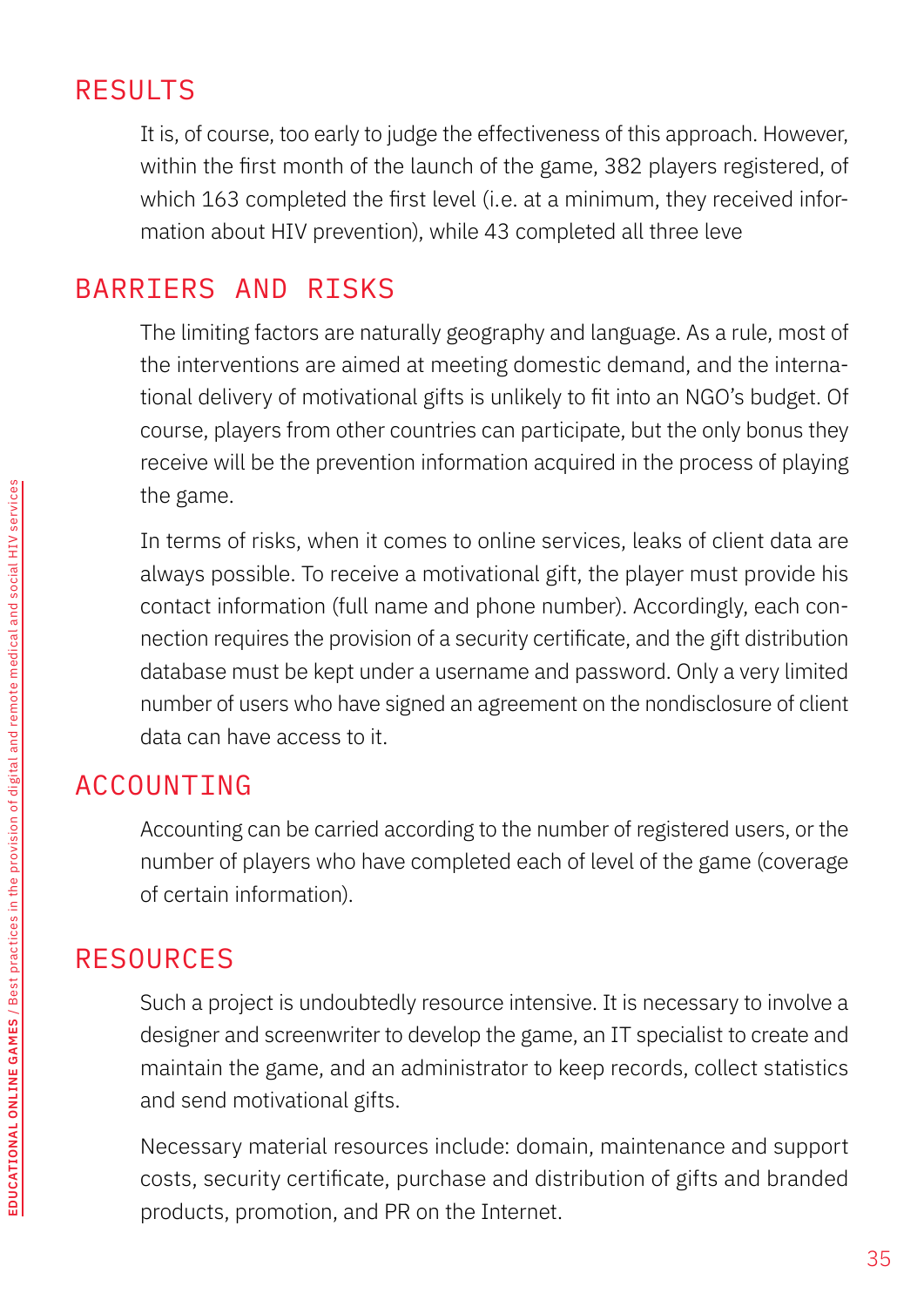# TIPS

Representatives of the key population, in this case, MSM, must be involved in the development of the game scenario and testing it before launch. It should be possible to refine and/or change the game scenario in accordance with the feedback received from users and service providers.

## LEARN MORE

 [http://spokusnyk.org.ua]( http://spokusnyk.org.ua)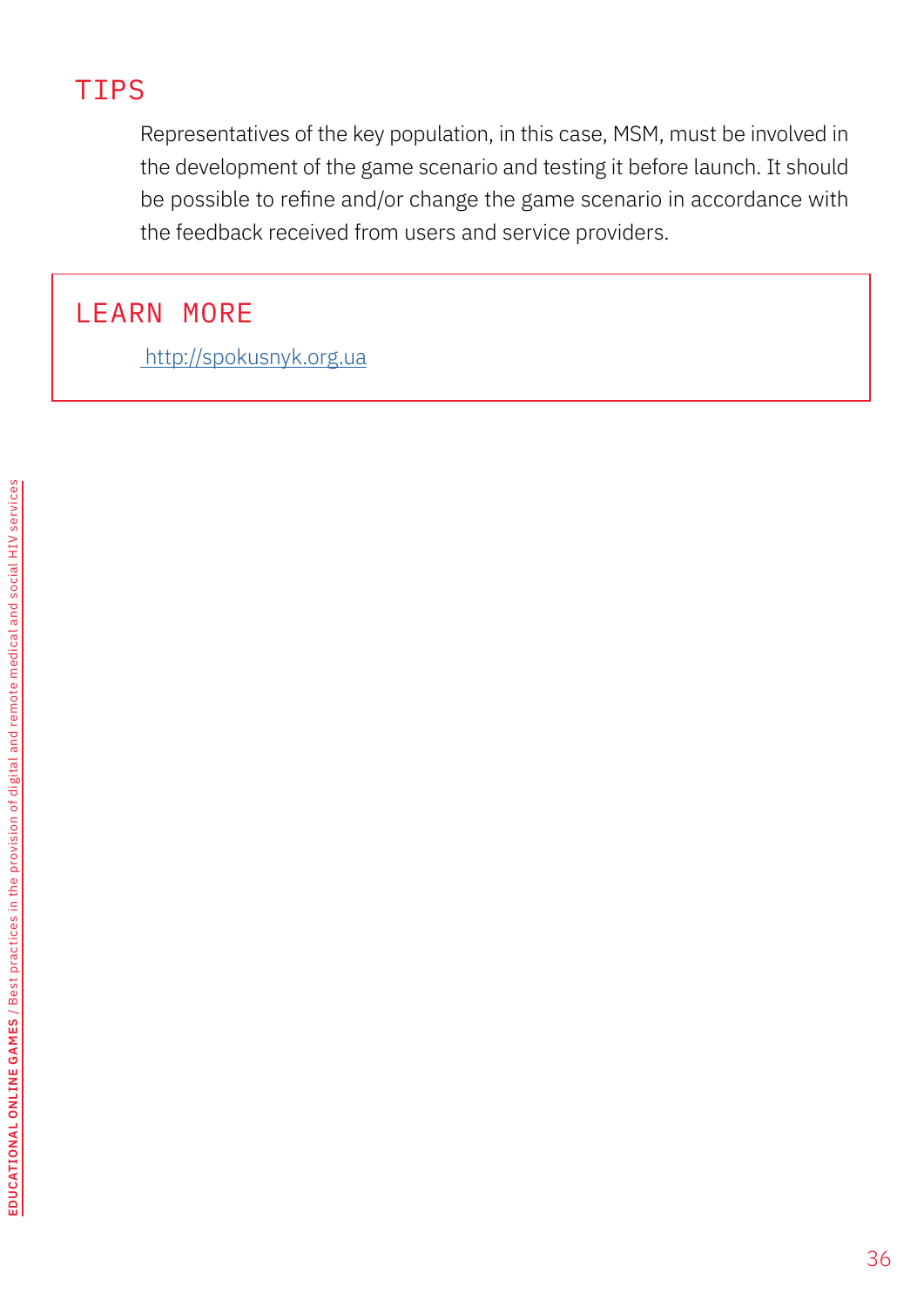# **TELEMEDICINE**

## WHAT IS THIS?

Telemedicine is the provision of medical advisory services through telecommunication technologies. It may include diagnosing and treating diseases, monitoring a patient's health status and the treatment process.

## WHAT TARGET GROUPS IS THE INTERVENTION FOR?

For everyone. The intervention is especially relevant when the client is far from traditional medical institutions or medical specialists, when there is no opportunity to get an in-person appointment, and/or when a consultation with a medical specialist is urgently needed. The method has proven itself well under quarantine restrictions. This is a patient-friendly form of remote home care.

## HOW IS THIS DONE?

There are two common methods of remote medical consultations: delayed consultations and real-time consultations.

A delayed consultation allows you to identify your problem, send the results of laboratory and/or instrumental studies to a medical specialist by e-mail or in a messenger, and wait for a consultation. This method allows for consultations with patients who does not require urgent medical attention. For example, this can replace a planned visit to a specialist for patients receiving ART or PrEP.

A real-time consultation is an online appointment with a doctor through a telecommunications platform (via Zoom, Skype, etc., or any other application that allows you to organize a video conference). After registering on the resource, the patient chooses a doctor according to their specialization, or the platform helps the patient choose based on their complaints. Scheduling and organizing a virtual consultation with a specialist then occurs. Thus, the doctor has the opportunity to review the patient's medical history, conduct a visual examination, if necessary, refer the patient to related specialists, and consult other doctors.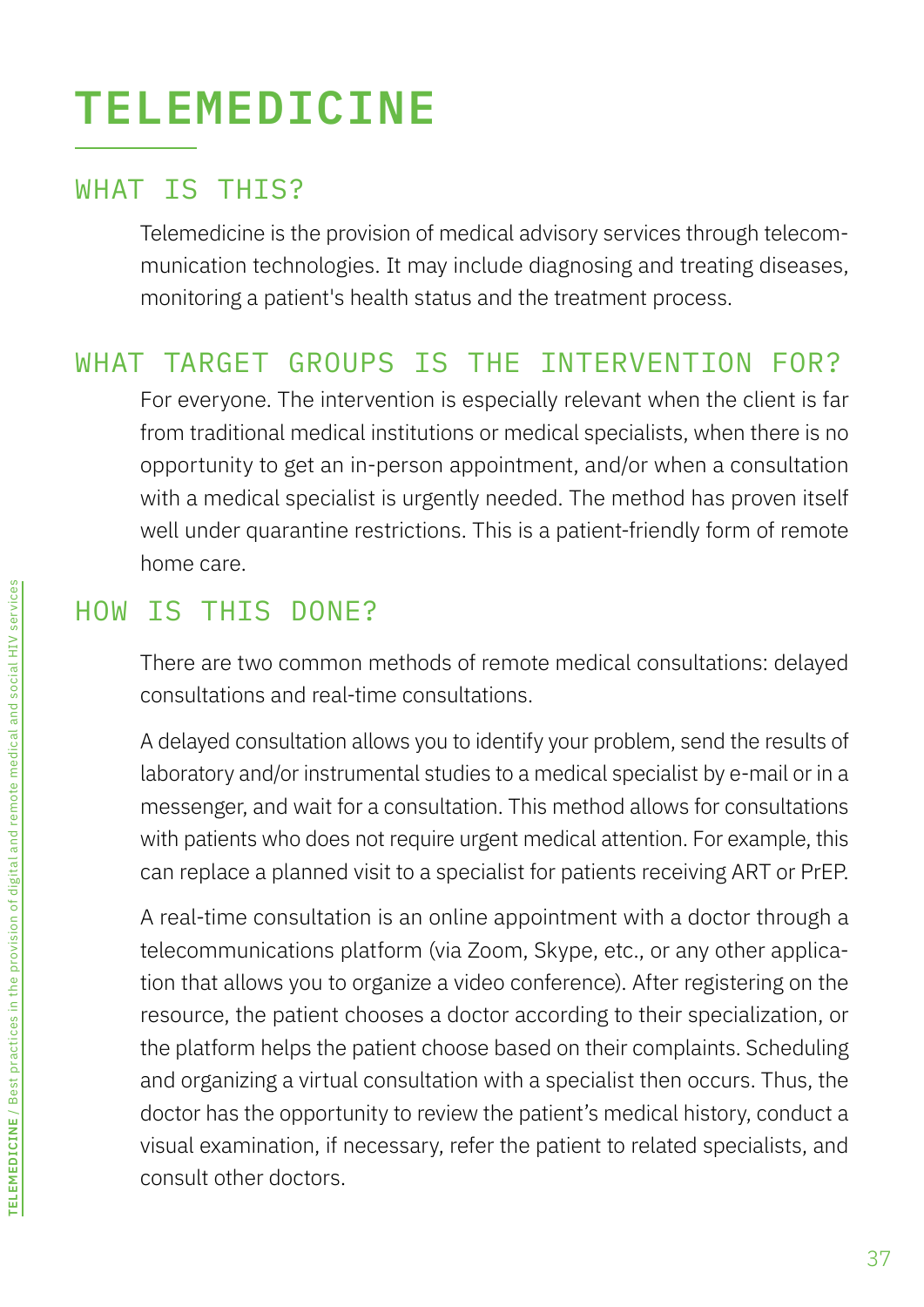# NECESSARY RESOURCES

### Infrastructure:

online resource (website), a PC/laptop with a good camera, uninterrupted access to high speed internet that allows you to maintain a videoconference, a program for protecting personal data, a friendly clinic to which patients can be referred for offline consultations, and additional examinations (if necessary).

### External factors:

supportive legislation allowing medical specialists to provide consultations and prescribe treatment remotely, availability of laboratories and instrumental examinations (ultrasound, X-ray)).

#### Human resources:

website administrator, medical specialists with skills in conducting remote consultations.

### Financial resources:

osts required for the development and promotion of the site, internet connection, program for protecting personal data, payment for consultations by specialists, training to development online counseling skills.

## PROTECTION OF PERSONAL DATA

SSL certificate for web resources as a guarantee of a secure connection.

Anonymity when registering on the website (generating of a unique code).

## ACCOUNTING

Accounting is possible based on the number of consultations carried out by each specialist involved, the number of clients (a personal code is entered for each client), the number of referrals to related specialists and consultations with other physicians, or the number of completed cases (cured patients). It is possible to keep statistics on the main issues faced by clients, and to introduce a rating system for specialists (to monitor the quality of services provided).

# BARRIERS AND RISKS

One of the main barriers is legislation. Medical legislation in most countries in the region prohibits a doctor from prescribing treatment without an in-person consultation and examination of the patient.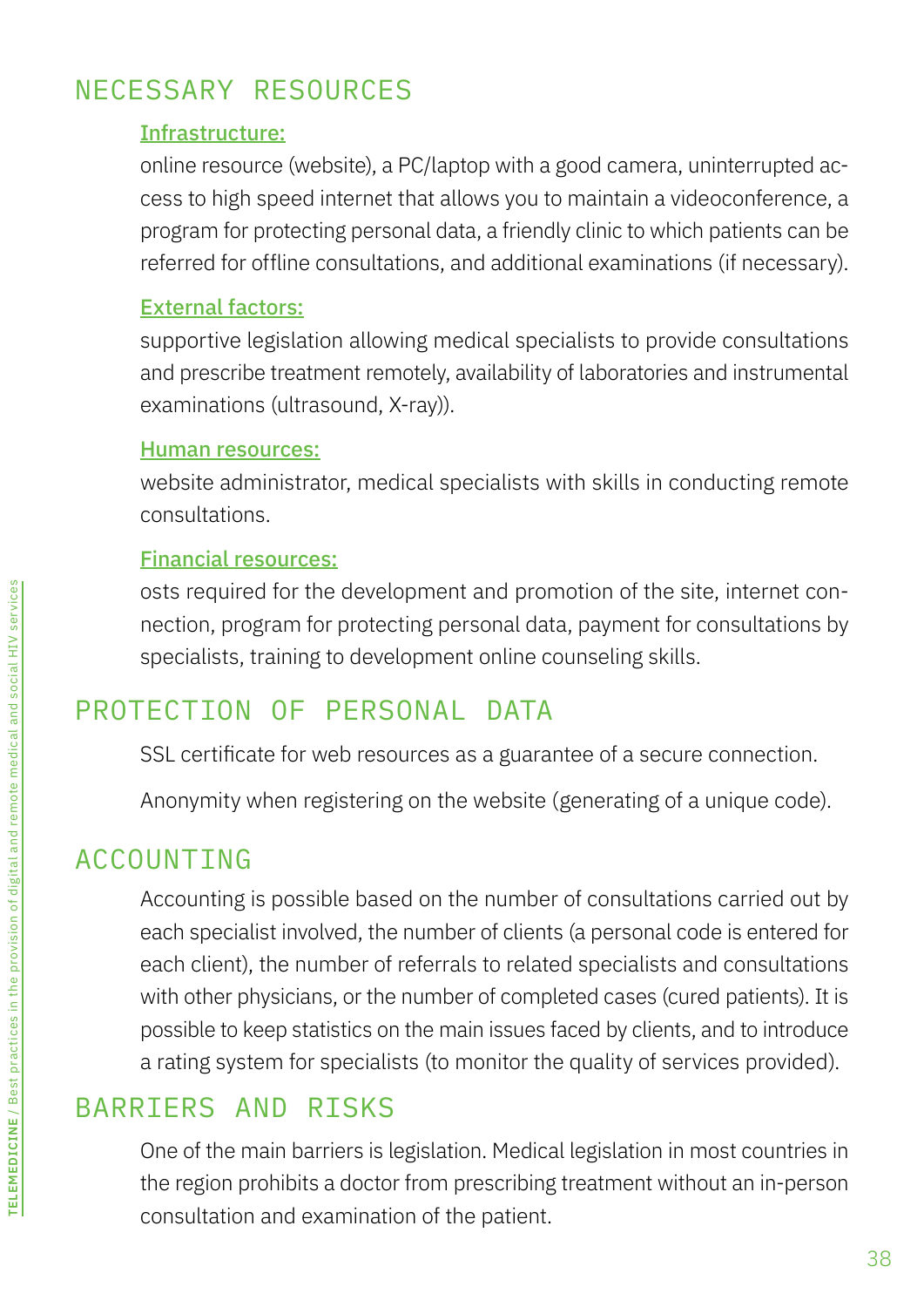Another significant barrier is the client's fear that the confidentiality of his conversation, and information about his health, test results, or HIV status will "leak" into the network and be made public to third parties.

In addition, a long wait for an answer to a question asked or a request sent during a delayed consultation leads to negative consequences and the loss of a potential client.

# ADVANTAGES AND AREAS FOR DEVELOPMENT

In the countries of the EECA region, the development of telemedicine is still at an early stage, mainly due to legal restrictions. However, the experience of other countries shows that the potential for remote provision of medical services is very, very significant. For chronic conditions that do not require complex treatment and diagnostic manipulations, or regular review and adaptation of the treatment regimen, this approach allows patients to minimize contacts with medical institutions when receiving ART or PrEP. This method is less resource-intensive than traditional medical services, which reduces the burden on medical institutions and provides assistance in a situation when a patient cannot get an appointment. With further development and integration with the eHealth system, a significant part of planned medical services can be converted to teleformat.

In addition, remote counseling by medical specialists works well with hardto-reach key populations (for example, consulting a surgeon about vein health for people who use injecting drugs).

# WHAT SHOULD BE EXPECTED, AND WHAT SHOULD ABSOLUTELY NOT BE DONE

Do: compile a schedule of medical consultants, streamline work on the platform, introduce an electronic registration system and personal accounts for patients, where their medical history will be stored. This will make it easier to see a doctor for repeated and subsequent visits. Provide a chatbot that helps the patient to choose the right specialist.

Do not: provide the personal phone number/e-mail of the doctor.